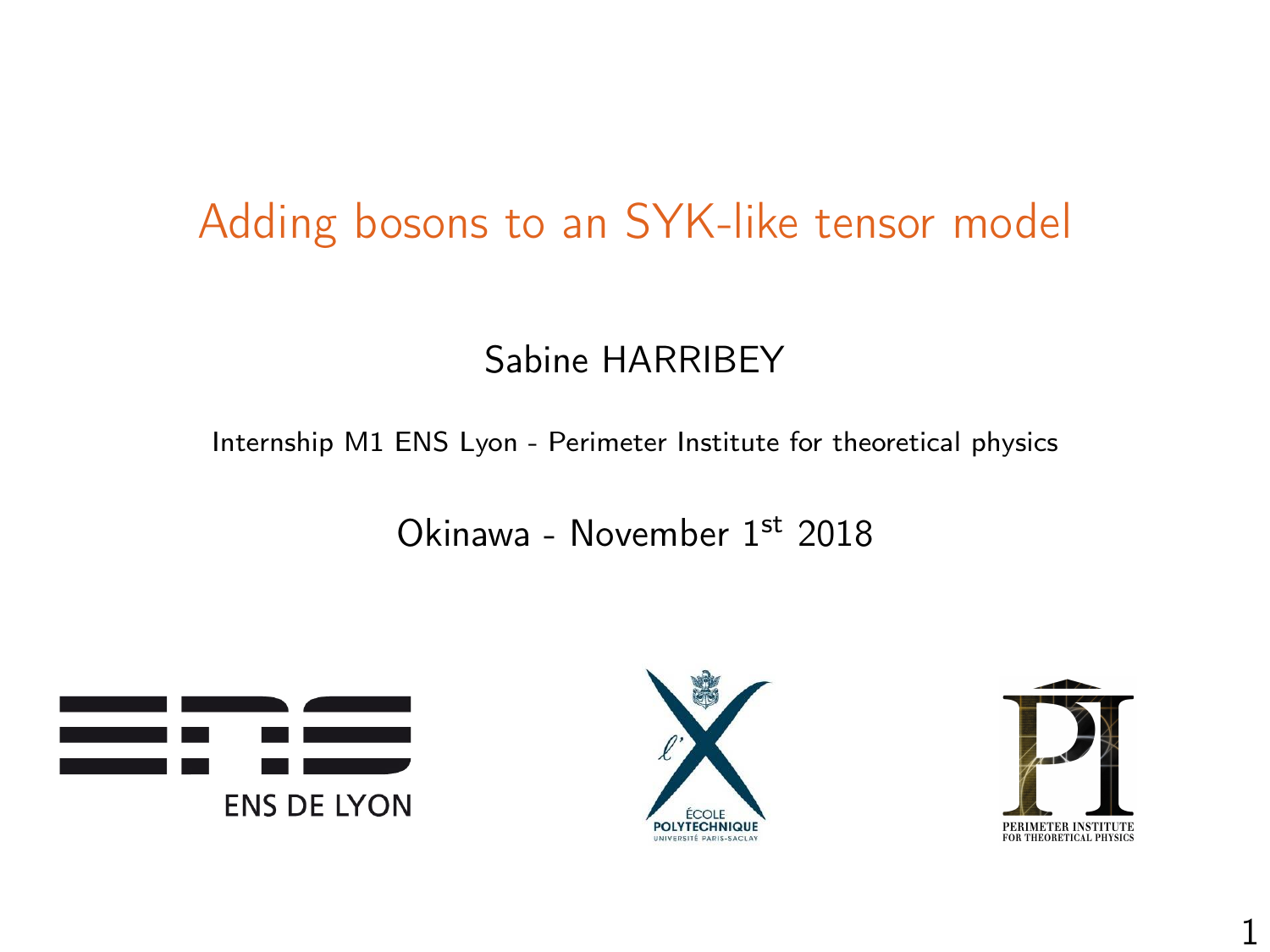#### Introduction

 $\triangleright$  SYK model: N randomly interacting fermions, solvable at large N  $\triangleright$  Generalization: Gurau-Witten models  $\rightarrow$  SYK-like tensor models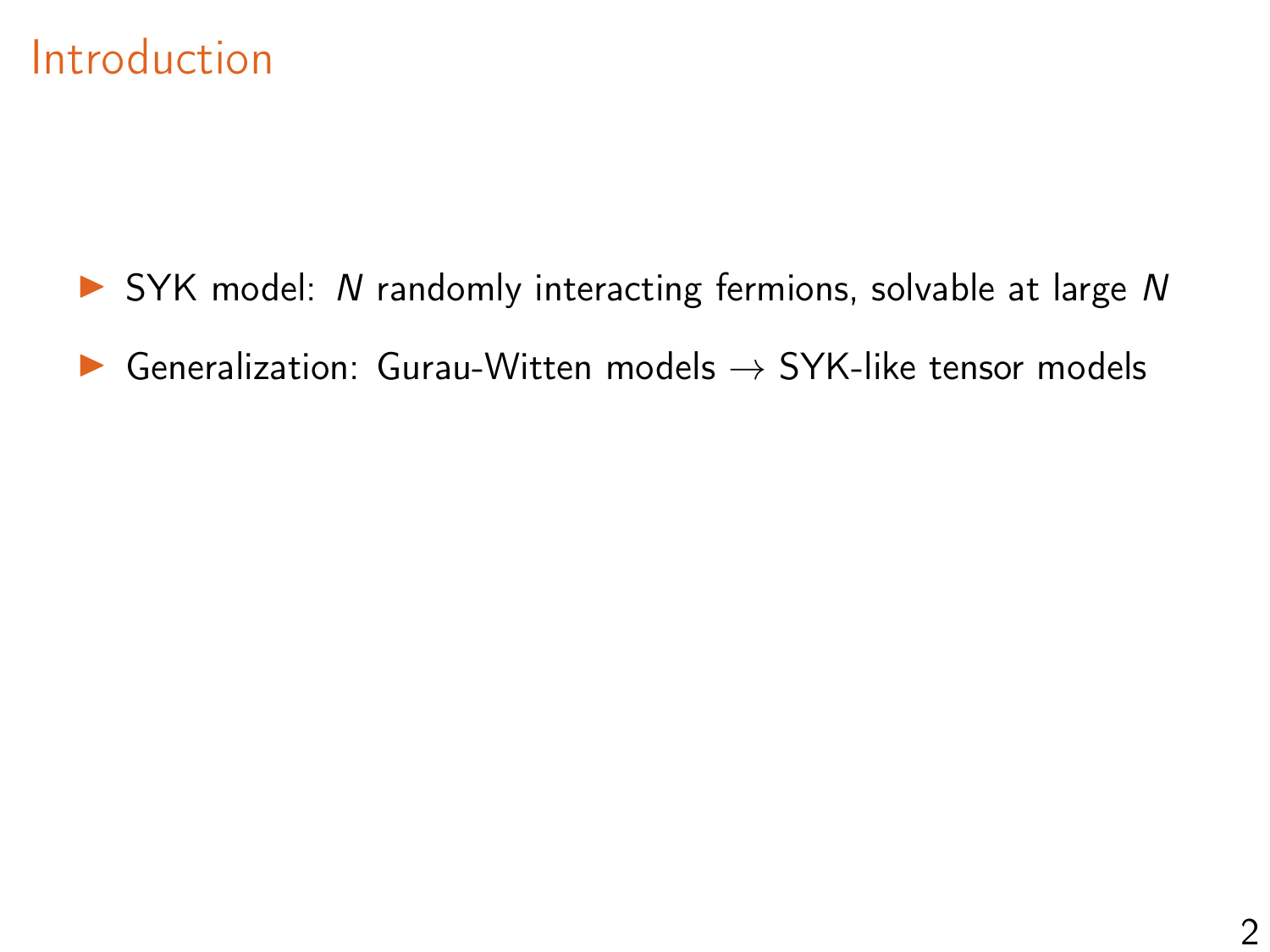#### Introduction

 $\triangleright$  SYK model: N randomly interacting fermions, solvable at large N Generalization: Gurau-Witten models  $\rightarrow$  SYK-like tensor models

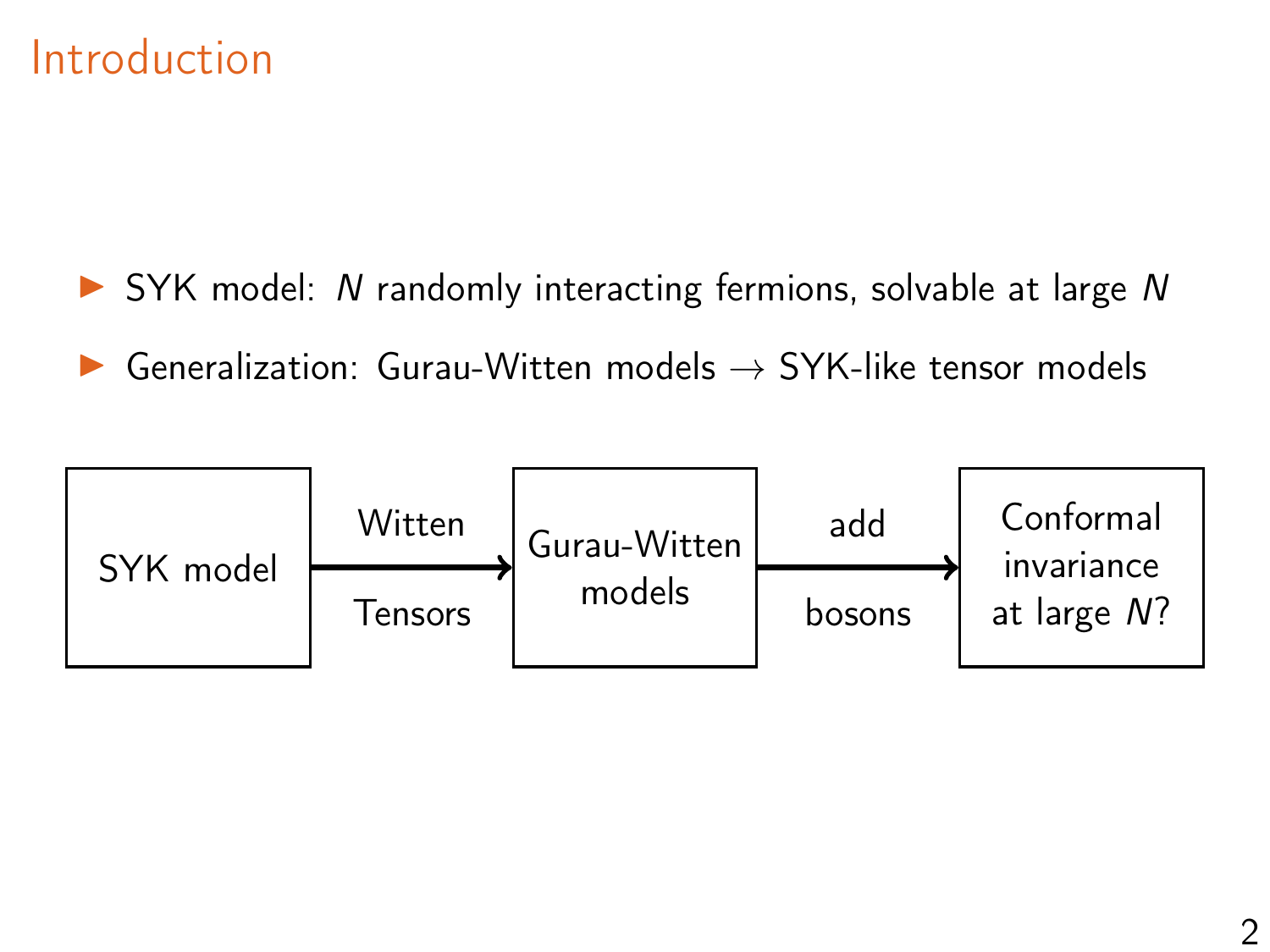#### [Tensor models](#page-4-0)

 $(D+1)$ [-colored model](#page-4-0) [Correlation function](#page-8-0)

#### [Gurau-Witten models](#page-11-0)

[SYK model](#page-11-0) [Definition of the model](#page-13-0) [Correlation functions](#page-14-0)

#### [SYK-like tensor models with bosons and fermions](#page-23-0)

[Two-point function](#page-23-0) [Four-point function](#page-31-0)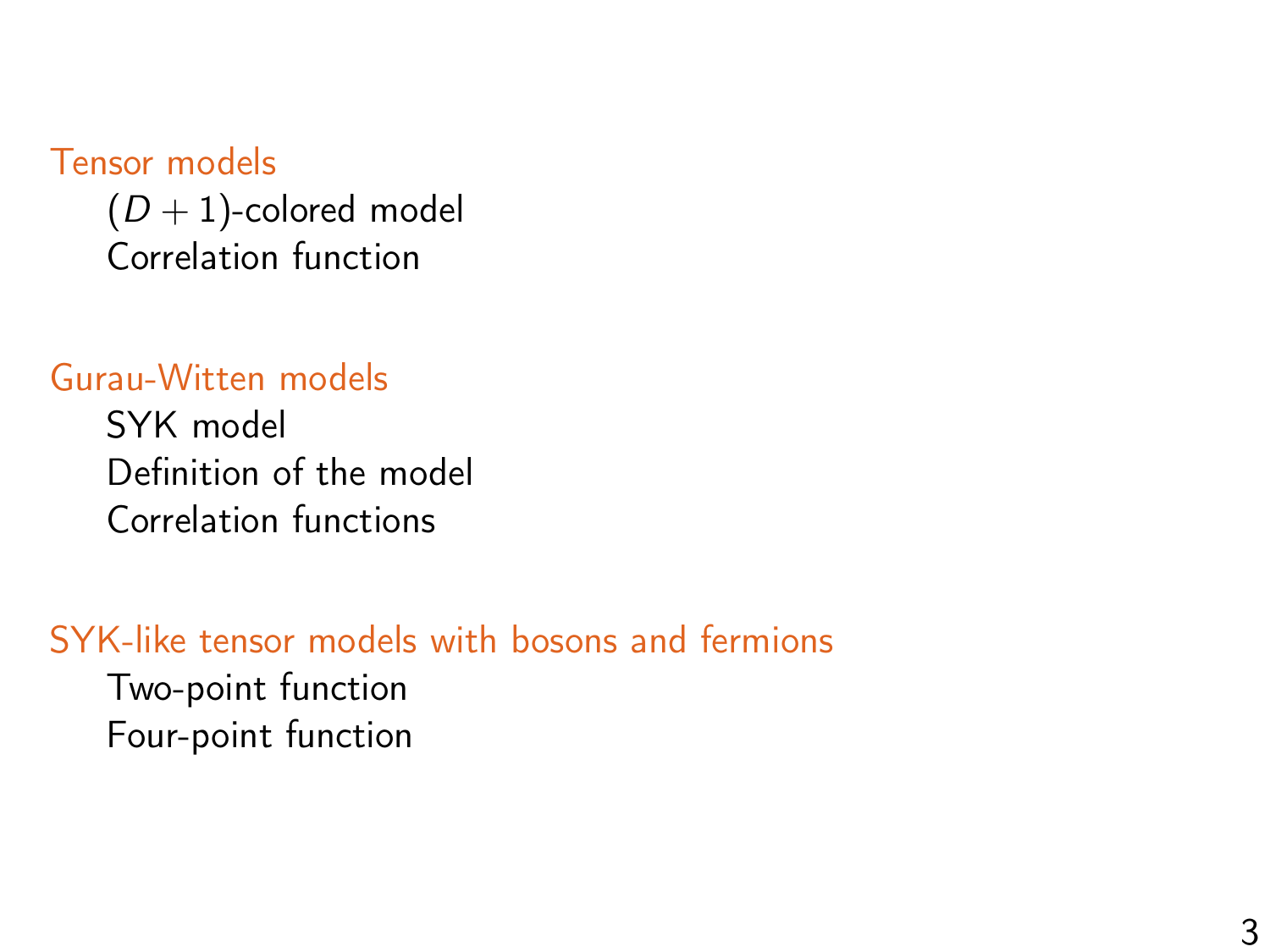# <span id="page-4-0"></span> $D + 1$ -colored tensor model

Action:

$$
S=\Psi_{abd}^c\overline{\Psi}_{abd}^c+\left(\frac{\lambda}{N^{3/2}}\Psi_{abc}^0\Psi_{ade}^1\Psi_{bdf}^2\Psi_{cef}^3+\frac{\overline{\lambda}}{N^{3/2}}\overline{\Psi}_{abc}^0\overline{\Psi}_{ade}^1\overline{\Psi}_{bdf}^2\overline{\Psi}_{cef}^3\right)
$$

\n- $$
D + 1
$$
 fields, index *c*, *N*: size of the tensors
\n- $\langle \Psi_{abd}^c \overline{\Psi}_{a'b'd'}^{c'} \rangle = \delta^{cc'} \delta_{aa'} \delta_{bb'} \delta_{dd'}$
\n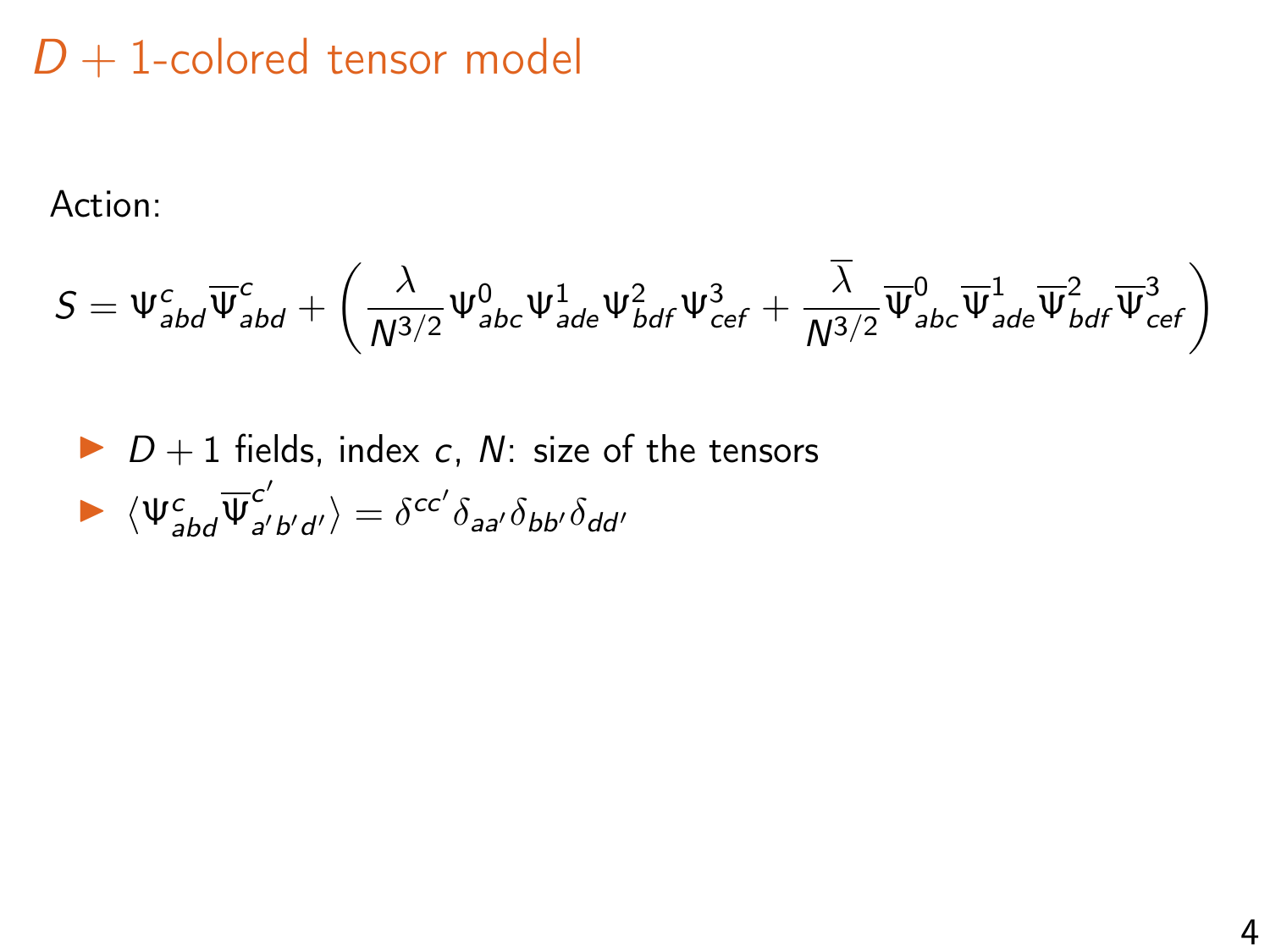## $D + 1$ -colored tensor model

Action:

$$
S=\Psi_{abd}^c\overline{\Psi}_{abd}^c+\left(\frac{\lambda}{N^{3/2}}\Psi_{abc}^0\Psi_{ade}^1\Psi_{bdf}^2\Psi_{cef}^3+\frac{\overline{\lambda}}{N^{3/2}}\overline{\Psi}_{abc}^0\overline{\Psi}_{ade}^1\overline{\Psi}_{bdf}^2\overline{\Psi}_{cef}^3\right)
$$

\n- $$
D + 1
$$
 fields, index *c*, *N*: size of the tensors
\n- $\langle \Psi_{abd}^c \overline{\Psi}_{a'b'd'}^{c'} \rangle = \delta^{cc'} \delta_{aa'} \delta_{bb'} \delta_{dd'}$
\n

 $\blacktriangleright$  Normalized partition function:

$$
Z = \frac{1}{Z_0} \int d\Psi d\overline{\Psi} e^{-S(\Psi,\overline{\Psi})} = \sum_{\mathcal{G}} (\lambda \overline{\lambda})^{k(\mathcal{G})} \mathcal{A}(\mathcal{G})
$$

with  $k(G)$  the number of white vertices of G [Gurau, '10s]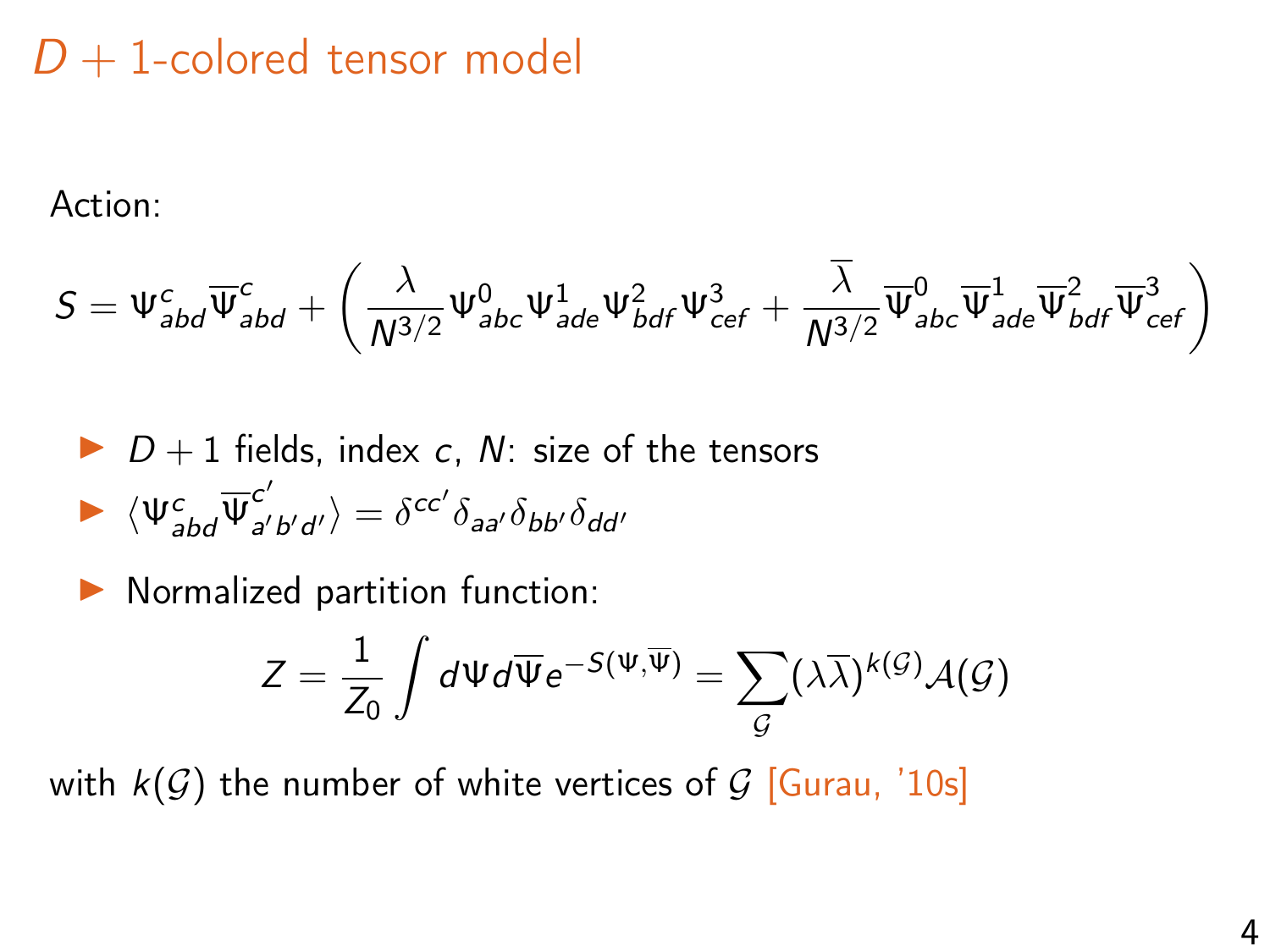#### Feynman graphs

 $Z = \frac{1}{Z_0} \int d\Psi d\overline{\Psi} e^{-S_0} (1 +$  $\frac{\lambda\overline{\lambda}}{N^3}\psi^0_{abc}\psi^1_{ade}\psi^2_{bdf}\psi^3_{cef}\overline{\psi}^0_a$  $_{a^{\prime}b^{\prime}c^{\prime}}^{0}\overline{\Psi }_{a}^{1}$  $\frac{1}{a'd'e'}\overline{\Psi}_b^2$  $\frac{2}{b'd'f'}\overline{\Psi}_{c}^{3}$  $\frac{c}{c'}e'f' + \dots$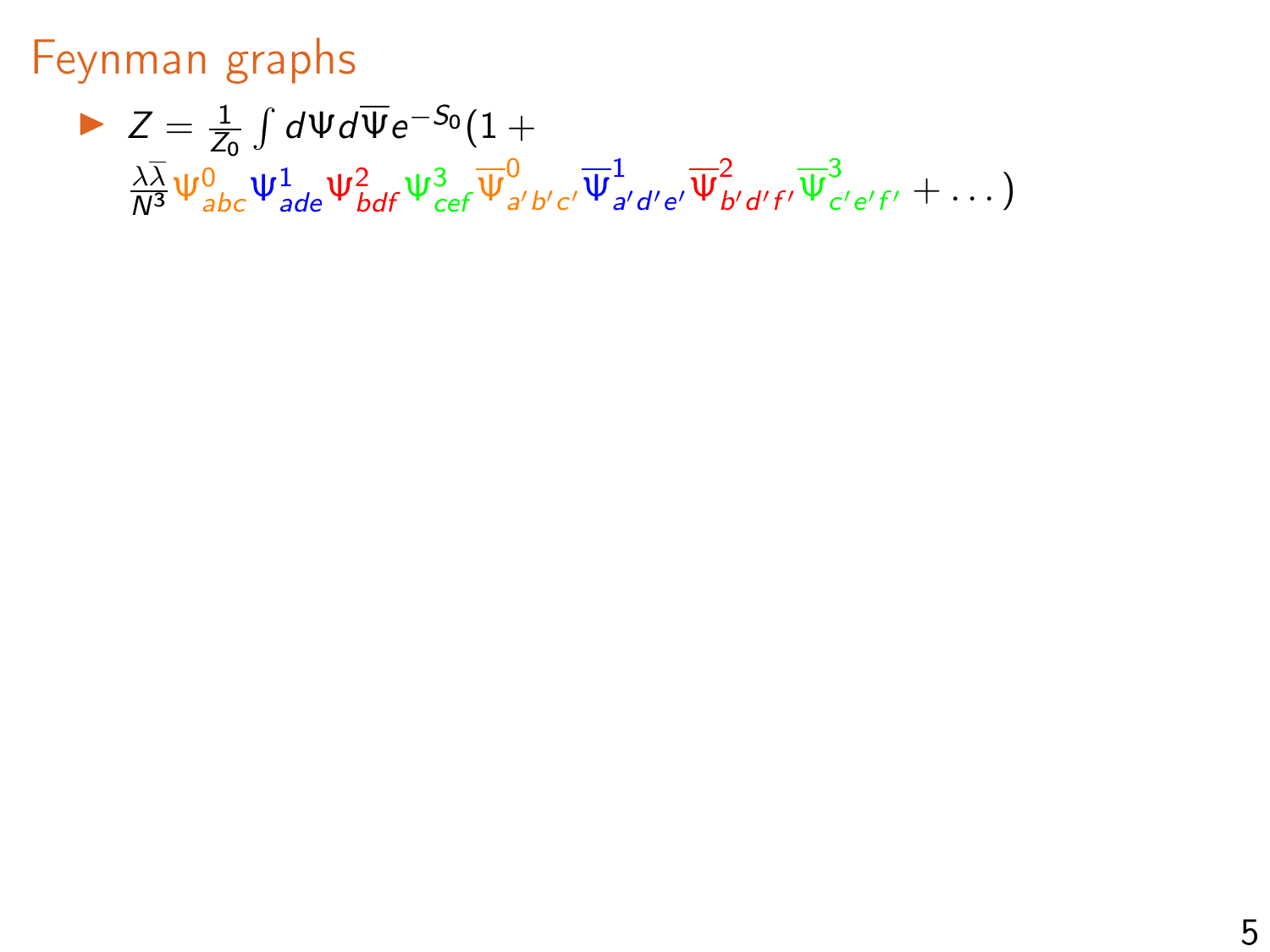#### Feynman graphs

- $Z = \frac{1}{Z_0} \int d\Psi d\overline{\Psi} e^{-S_0} (1 +$  $\frac{\lambda\overline{\lambda}}{N^3}\psi^0_{abc}\psi^1_{ade}\psi^2_{bdf}\psi^3_{cef}\overline{\psi}^0_a$  $_{a^{\prime}b^{\prime}c^{\prime}}^{0}\overline{\Psi }_{a}^{1}$  $\frac{1}{a'd'e'}\overline{\Psi}_b^2$  $\frac{2}{b'd'f'}\overline{\Psi}_{c}^{3}$  $\frac{c}{c'}e'f' + \dots$
- $\triangleright$  Vertices: Ψ → White,  $\overline{\Psi}$  → Black
- Edge of color  $c$ : identification of the indices of  $\Psi^c$  and  $\overline{\Psi}^c$
- ► Factor N per face:  $\mathcal{A}(\mathcal{G}) = N^{F-3k(\mathcal{G})}$
- $\blacktriangleright$  Large N expansion

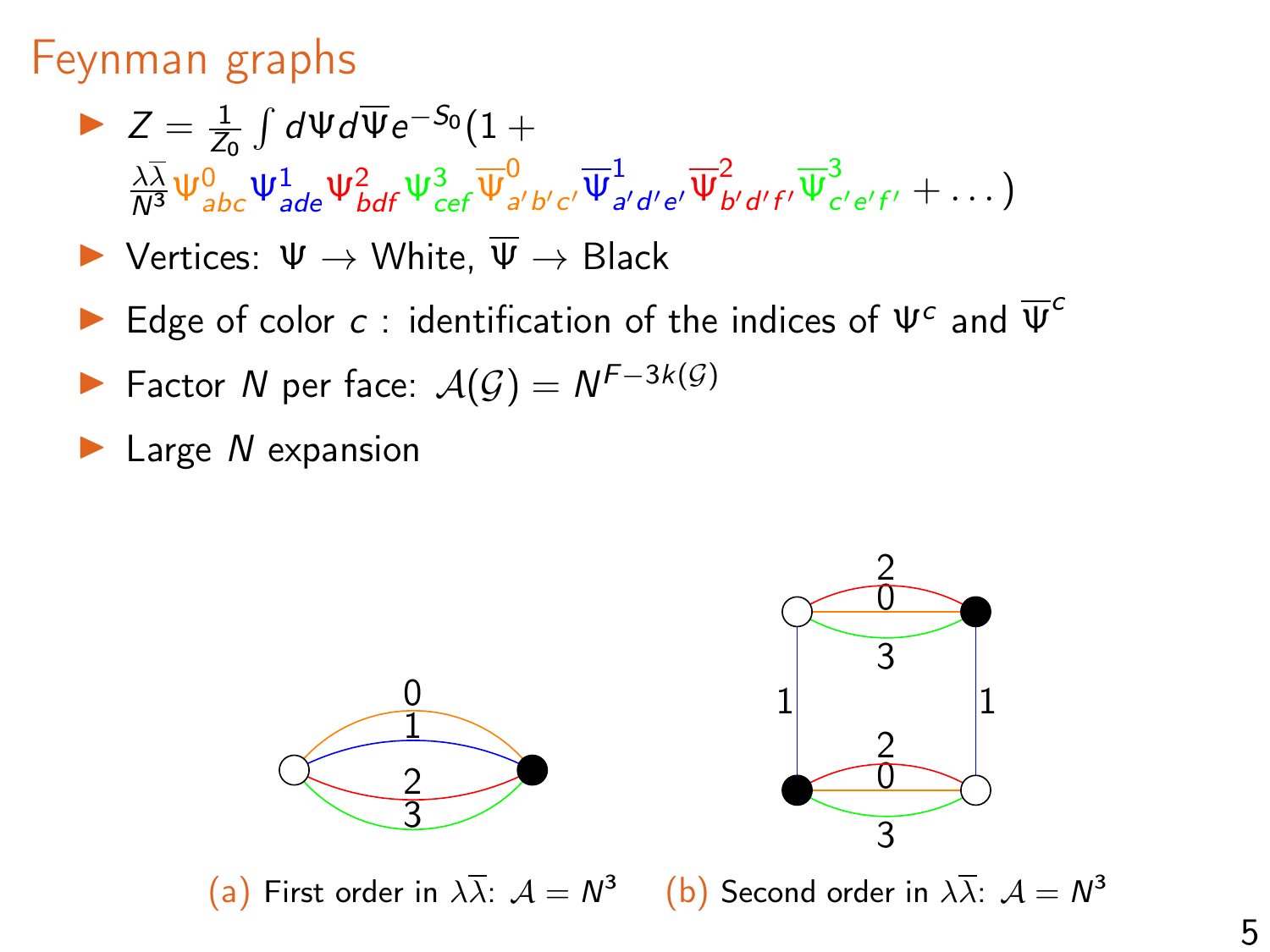$$
\langle \Psi^{c_1}_{\textit{abc}} \overline{\Psi}^{c_2}_{\textit{def}} \rangle_c = \delta^{c_1 c_2} \delta_{\textit{ad}} \delta_{\textit{be}} \delta_{\textit{cf}} + \ldots
$$

<span id="page-8-0"></span> $\triangleright$  Two-point function: melon graphs dominate the large N expansion



 $\triangleright$  Melonic graphs built recursively: iterative adding of prime melons on the edges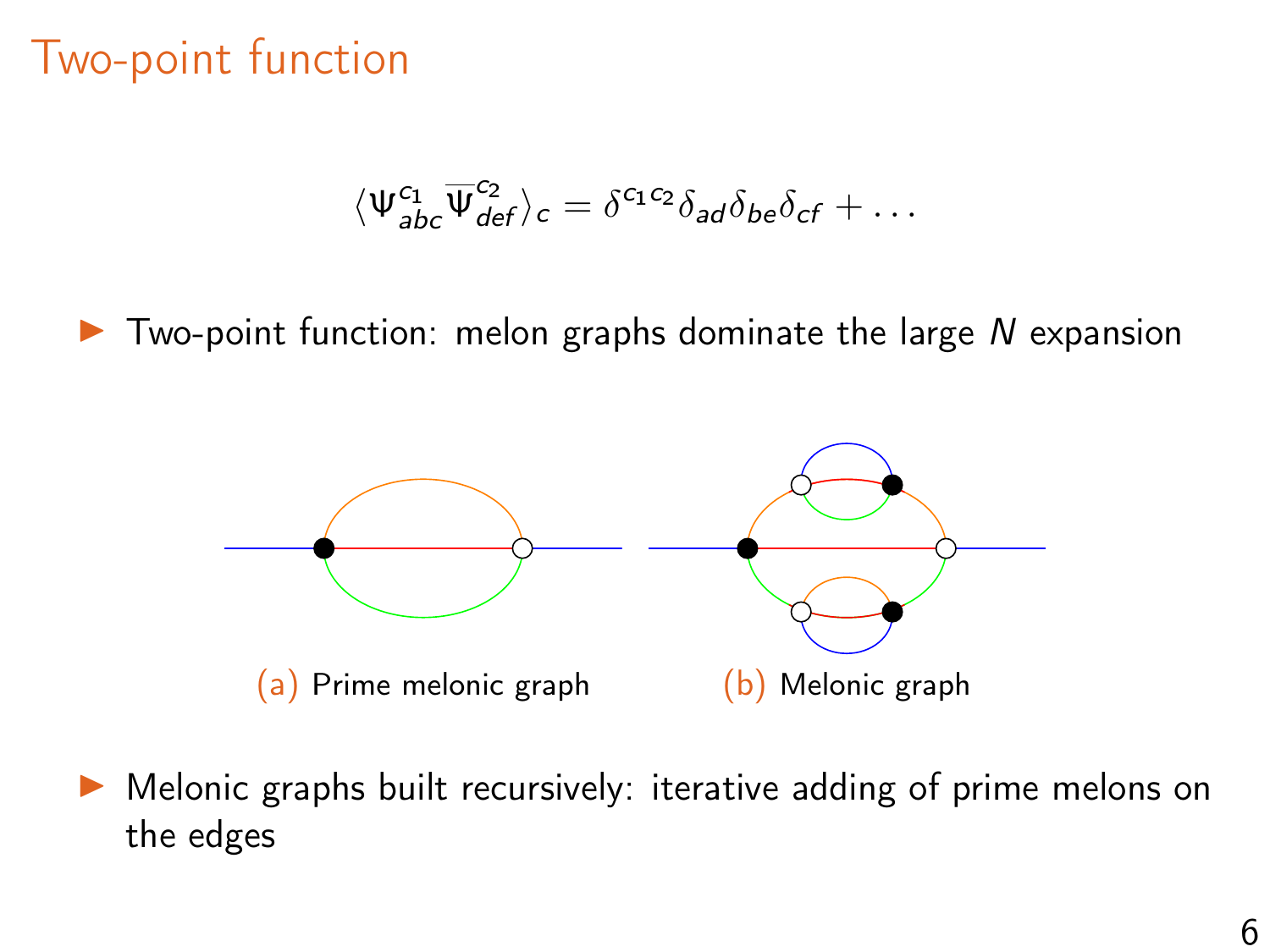Four-point function: first term

 $\blacktriangleright$  Computation of the first term

$$
\langle \Psi_{ijk}^0 \overline{\Psi}^0_{\alpha\beta\gamma} \Psi_{lmp}^1 \overline{\Psi}^1_{\lambda\mu\nu} \rangle_c = \frac{\lambda\overline{\lambda}}{N^2} \delta_{il} \delta_{j\beta} \delta_{k\gamma} \delta_{\alpha\lambda} \delta_{m\mu} \delta_{p\nu} + \dots
$$

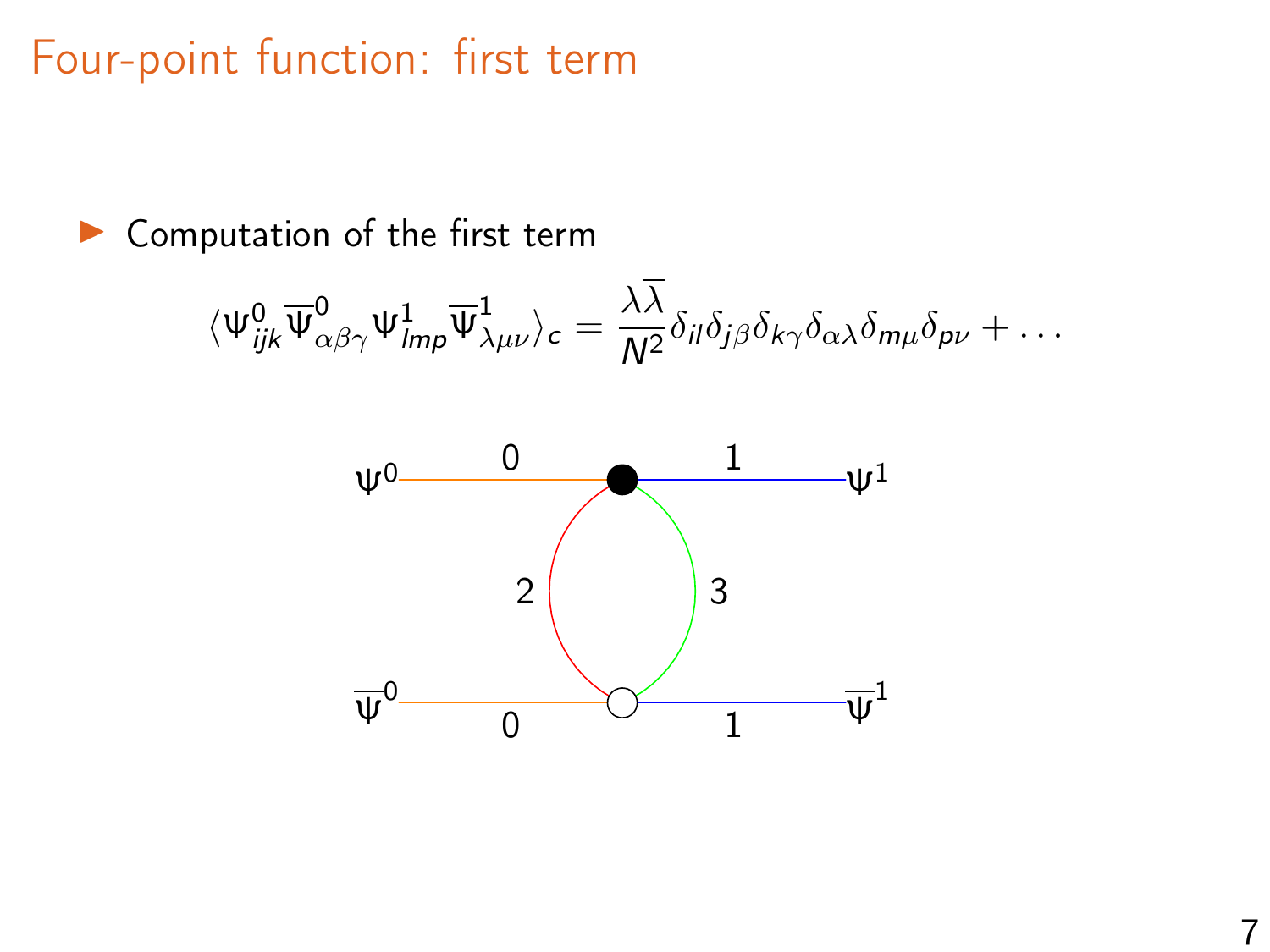# Four-point function

 $\blacktriangleright$  Ladder diagrams dominate the large N expansion



[Gurau, '10s]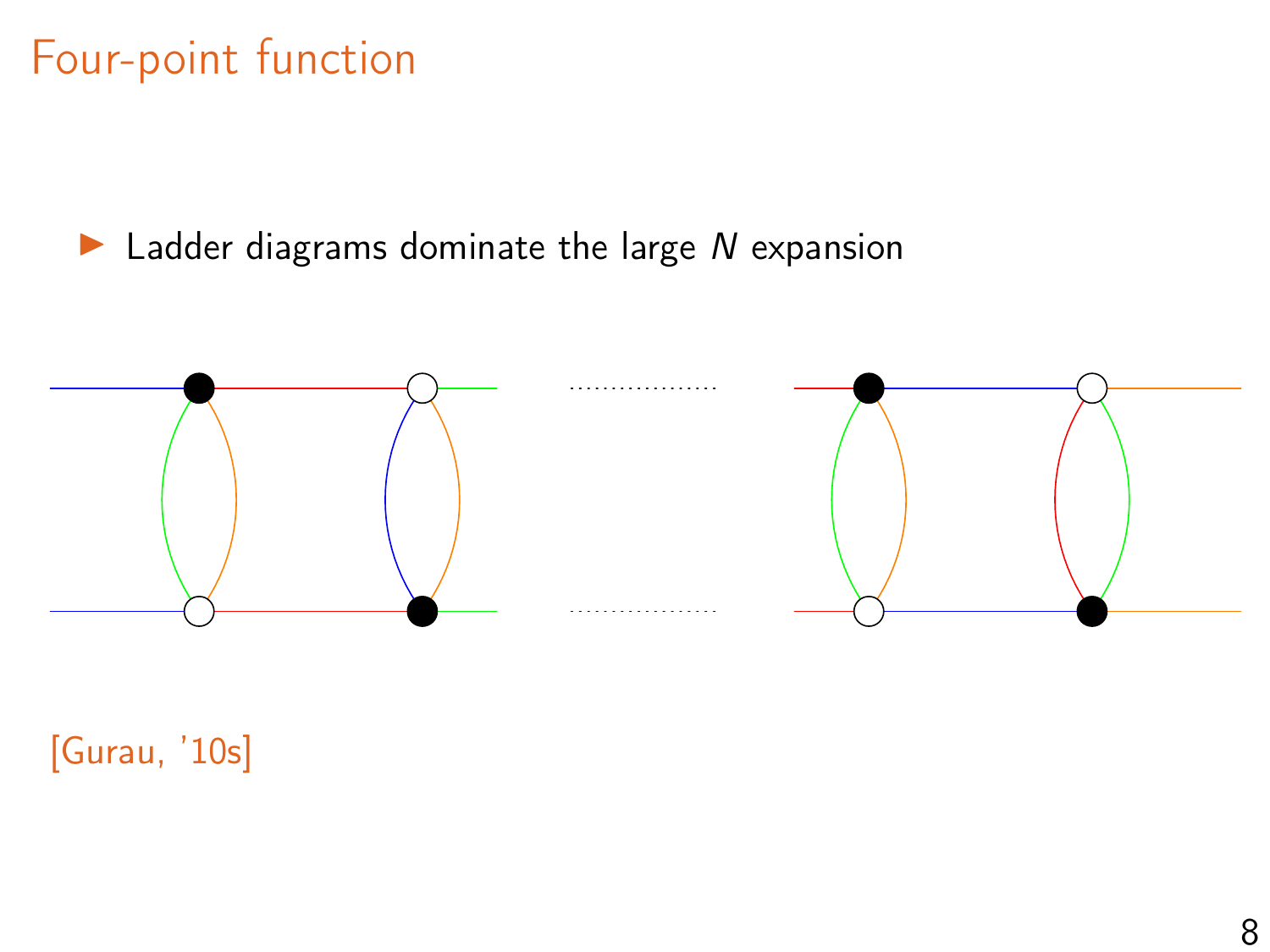# <span id="page-11-0"></span>SYK model

 $\triangleright$  N Majorana fermions interacting randomly

$$
S = \int d\tau \left( \frac{1}{2} \sum_{i=1}^N \psi_i \frac{d}{d\tau} \psi_i + \frac{i^{\frac{q}{2}}}{q!} \sum_{i_1, \dots, i_q=1}^N j_{i_1 \dots i_q} \psi_{i_1} \dots \psi_{i_q} \right)
$$

 $j_{i_1...i_q}$ : totally antisymmetric, random gaussian variable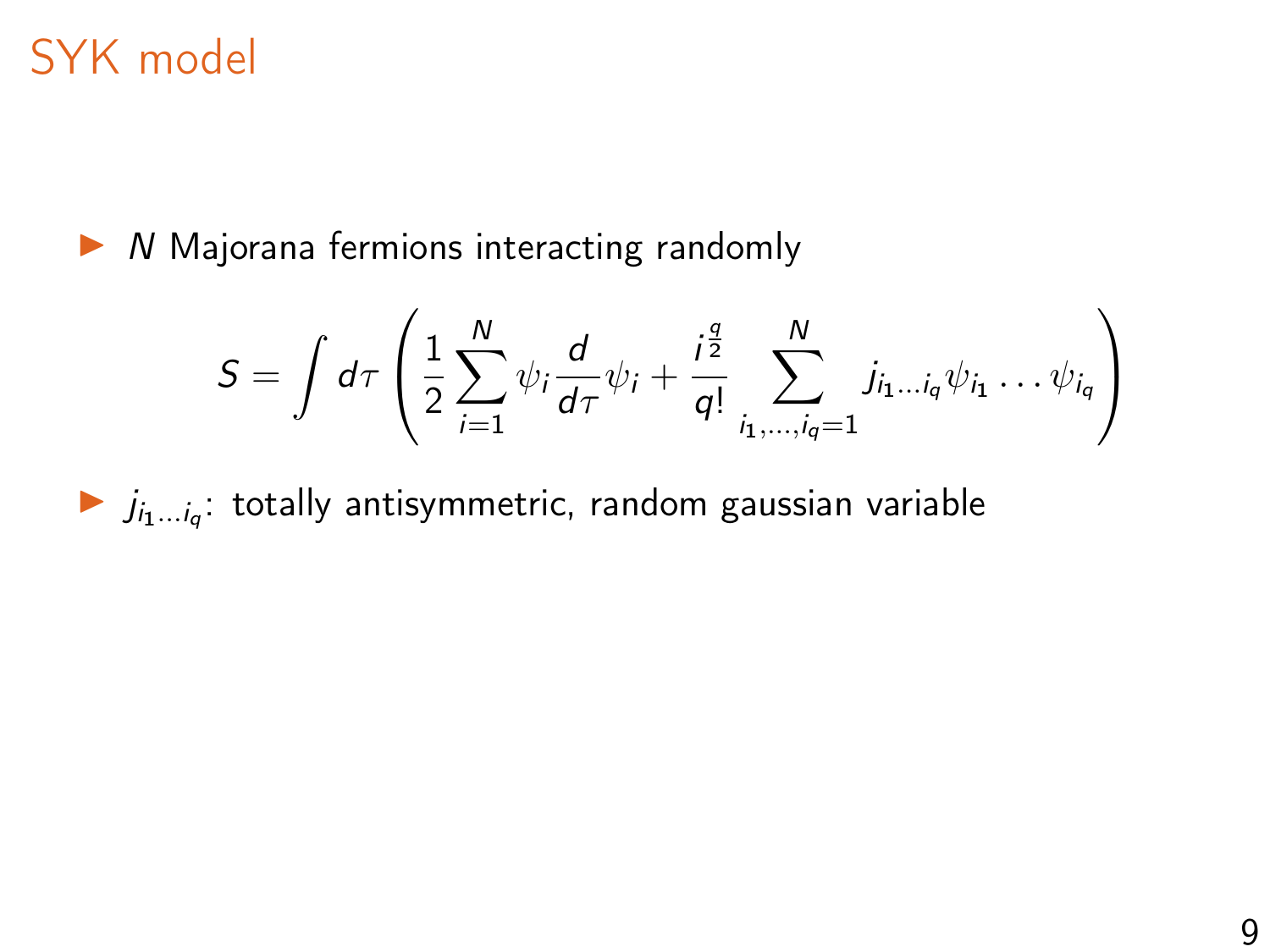# SYK model

 $\triangleright$  N Majorana fermions interacting randomly

$$
S = \int d\tau \left( \frac{1}{2} \sum_{i=1}^N \psi_i \frac{d}{d\tau} \psi_i + \frac{i^{\frac{q}{2}}}{q!} \sum_{i_1, \dots, i_q=1}^N j_{i_1 \dots i_q} \psi_{i_1} \dots \psi_{i_q} \right)
$$

 $j_{i_1...i_q}$ : totally antisymmetric, random gaussian variable

 $\blacktriangleright$  Conformal symmetry at strong coupling,  $J \gg 1$ 

 $\triangleright$  Solvable at large N, dominance of melonic graphs  $\rightarrow$  tensor models [Maldacena,Stanford, '16]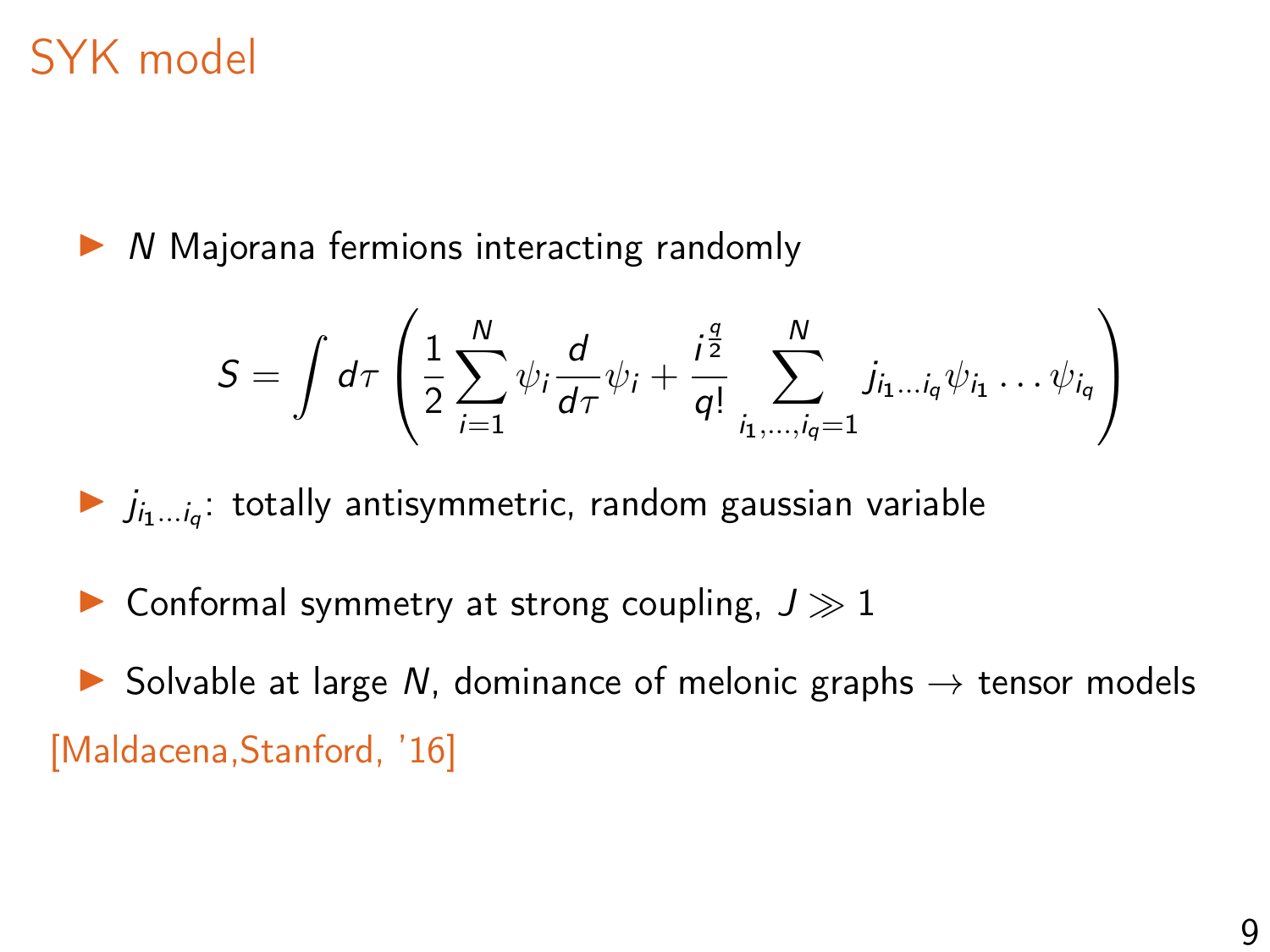# <span id="page-13-0"></span>Complex Gurau-Witten model

- $\blacktriangleright$  Tensorial colored fields
- $\blacktriangleright$  Time dependence and anti-commuting variables

$$
S_0 = \frac{1}{2} \int d\tau \overline{\Psi}_{abc}^i \frac{d}{d\tau} \Psi_{abc}^i
$$
  
\n
$$
S_l = \frac{J}{N^{3/2}} \int d\tau \left( \Psi_{abc}^0 \Psi_{ade}^1 \Psi_{bdf}^2 \Psi_{cef}^3 + \overline{\Psi}_{cef}^3 \overline{\Psi}_{bdf}^2 \overline{\Psi}_{ade}^1 \overline{\Psi}_{abc}^0 \right)
$$

Everything for  $D = 3$ : can be generalized for  $D > 3$  odd [Witten, '16],[Gurau, '16]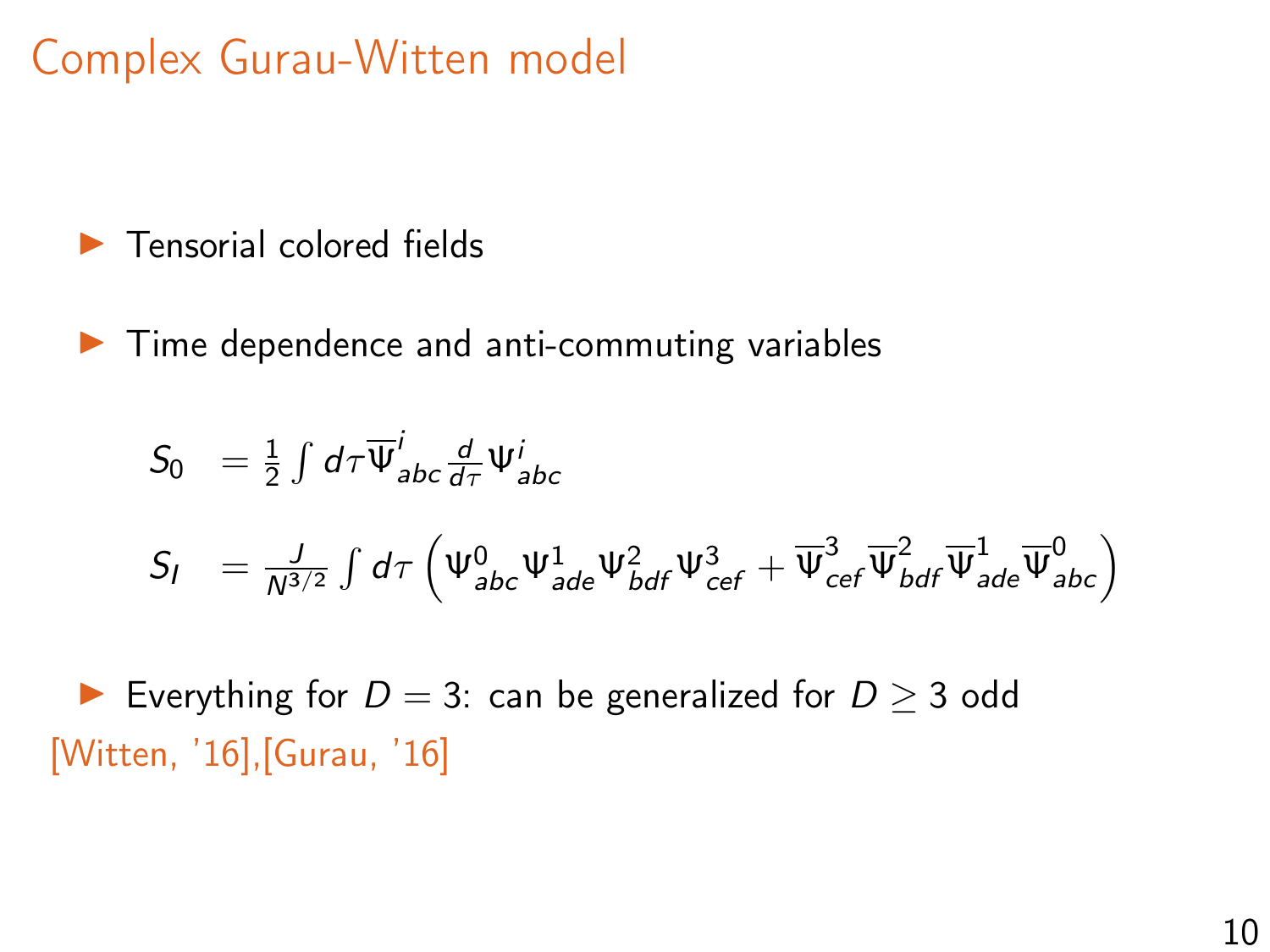### <span id="page-14-0"></span>Two-point function and Schwinger-Dyson equation

One-particle irreducible function: computed knowing that the melonic graphs dominate at large N



Strong coupling limit: simplification of the equation on the two-point function

$$
\begin{array}{ll} G^{-1}(\omega) & = \widehat{C}_{\psi}(\omega)^{-1} - \Sigma(\omega) \\ & = -i\omega - \Sigma(\omega) \\ & \approx -\Sigma(\omega) \end{array}
$$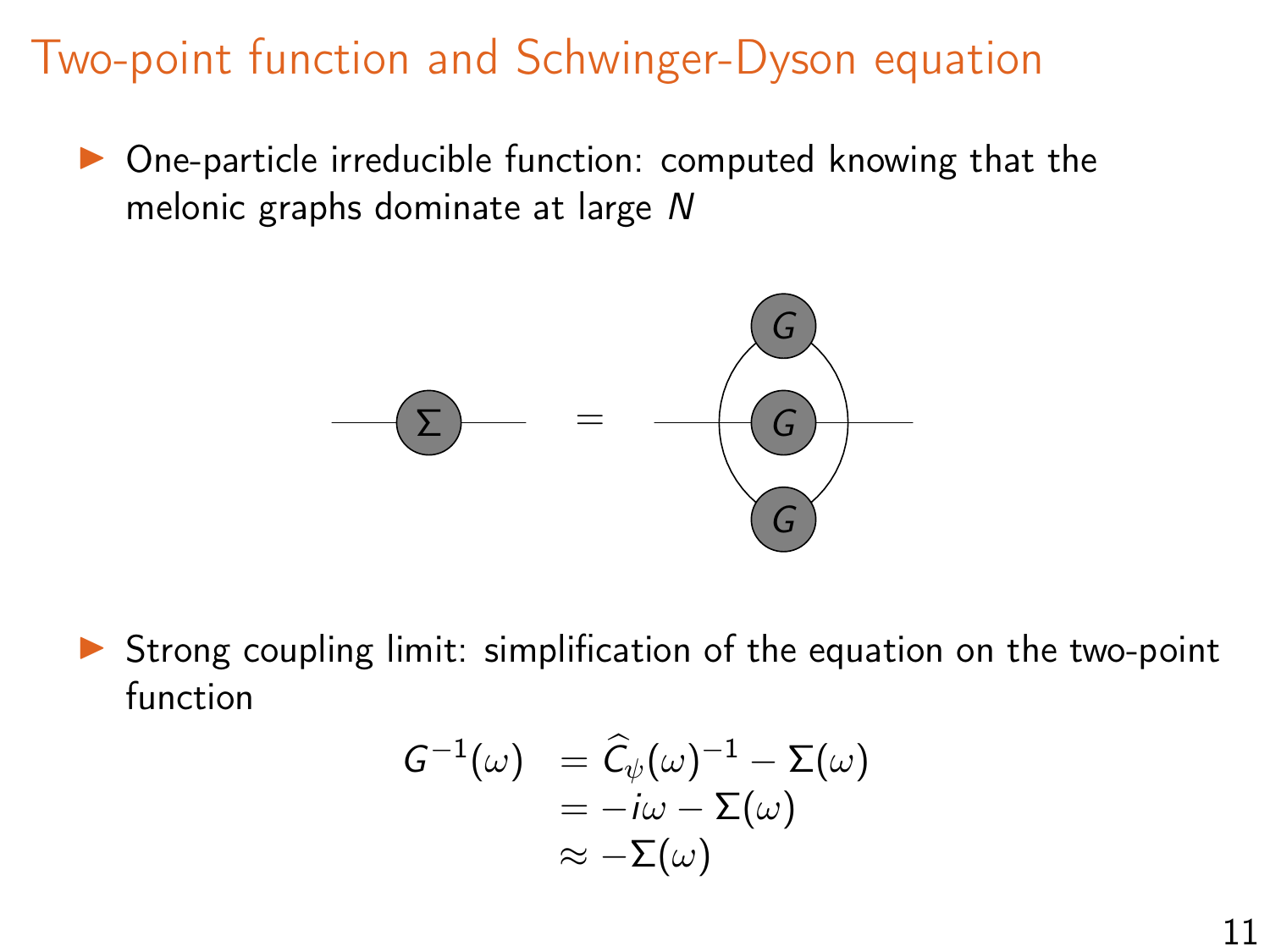$$
-\delta(t_1-t_2) = J^2 \int dt G(t_1-t)G^{q-1}(t-t_2)
$$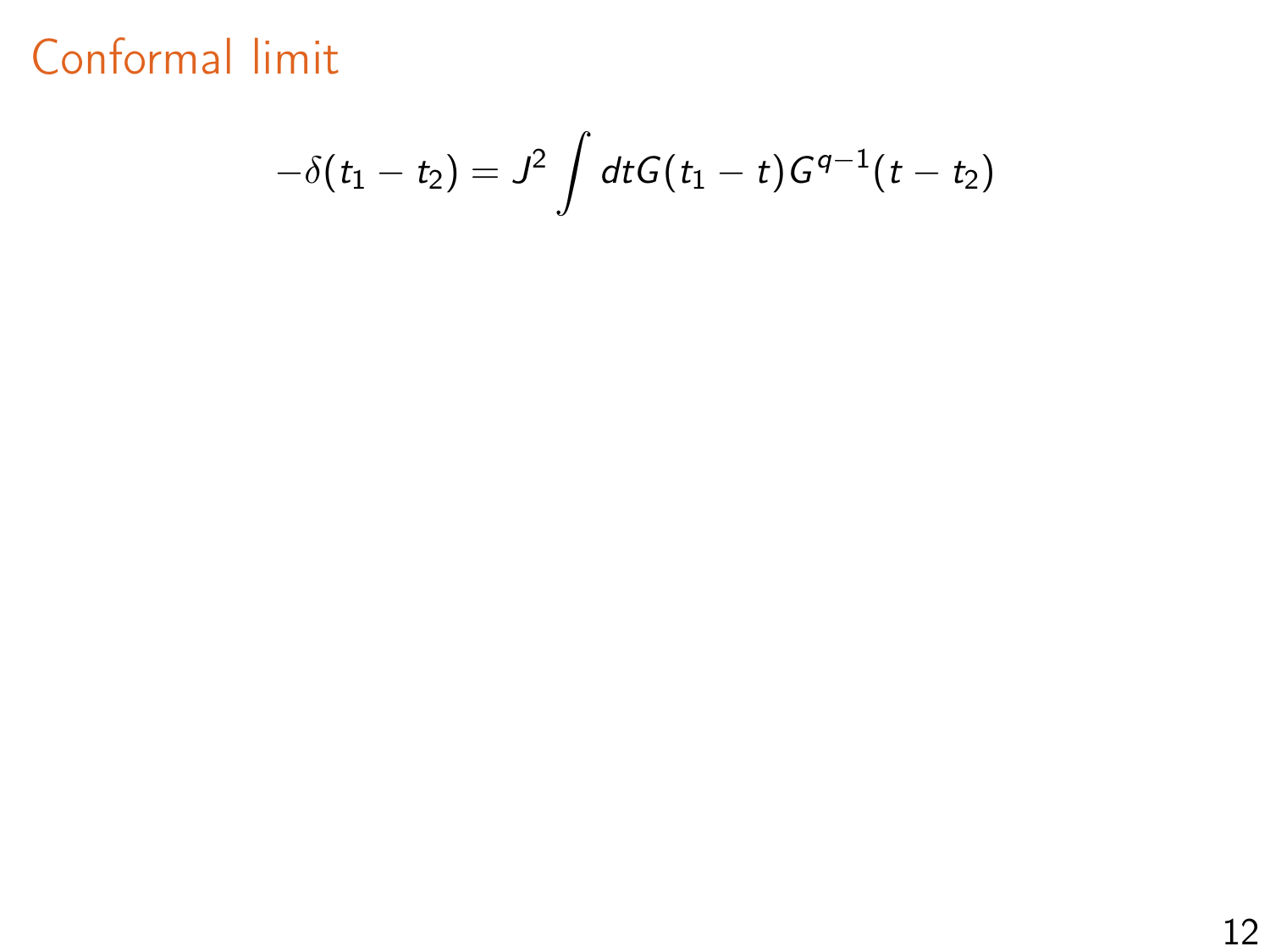$$
-\delta(t_1-t_2) = J^2 \int dt G(t_1-t)G^{q-1}(t-t_2)
$$

 $\blacktriangleright$  Invariance under reparametrization:

$$
G(t, t') \to [f'(t)f'(t')]^{\Delta} G(f(t), f(t'))
$$
  
with 
$$
\Delta = \frac{1}{q}
$$
 and 
$$
D = q - 1;
$$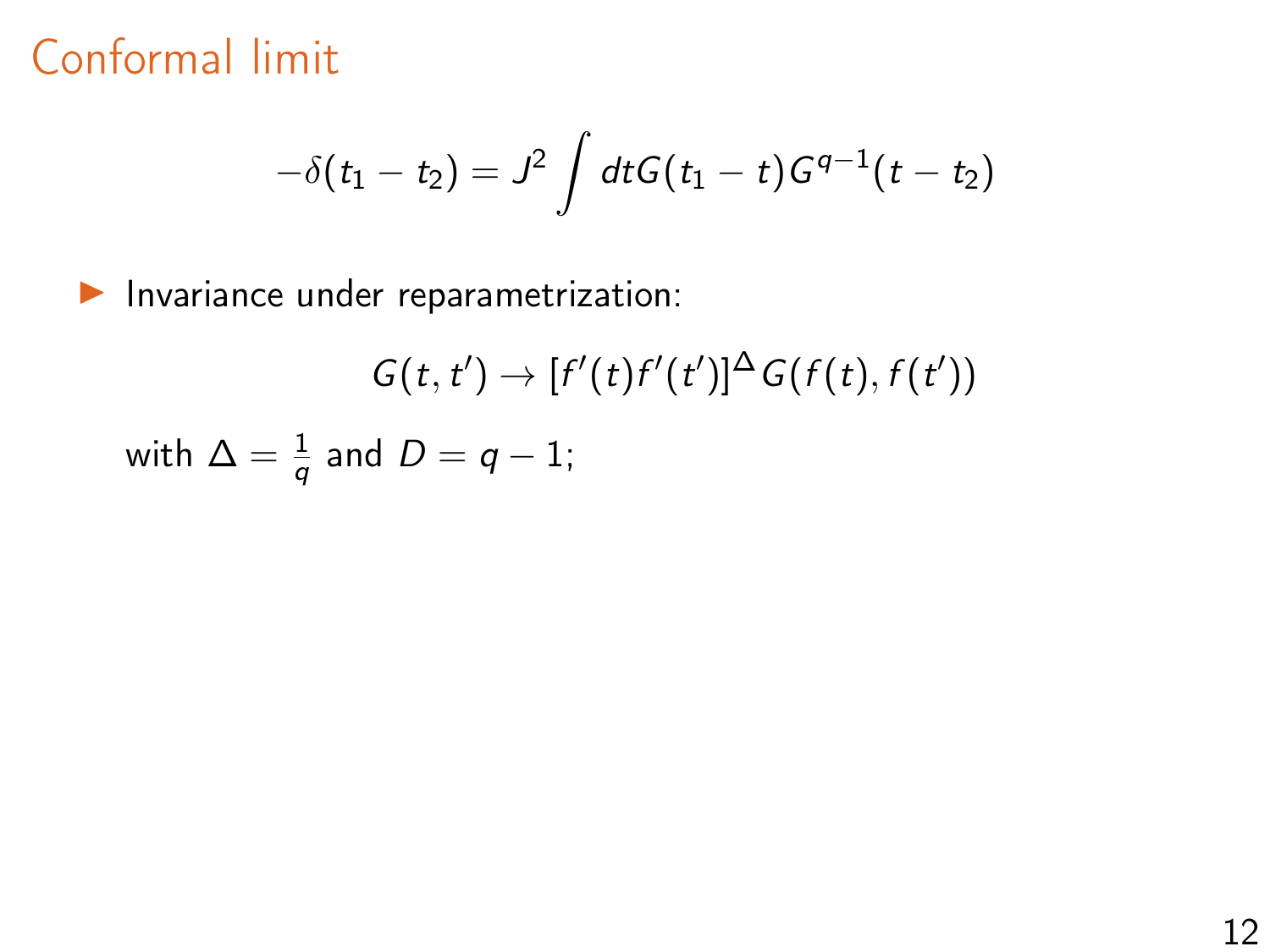$$
-\delta(t_1-t_2) = J^2 \int dt G(t_1-t)G^{q-1}(t-t_2)
$$

 $\blacktriangleright$  Invariance under reparametrization:

$$
G(t,t') \rightarrow [f'(t)f'(t')]^{\Delta} G(f(t),f(t'))
$$

with  $\Delta = \frac{1}{q}$  and  $D = q - 1$ ;

 $\blacktriangleright$  Ansatz for the two-point function

$$
G(\tau)=b\frac{\operatorname{sgn}(\tau)}{|\tau|^{2\Delta}}
$$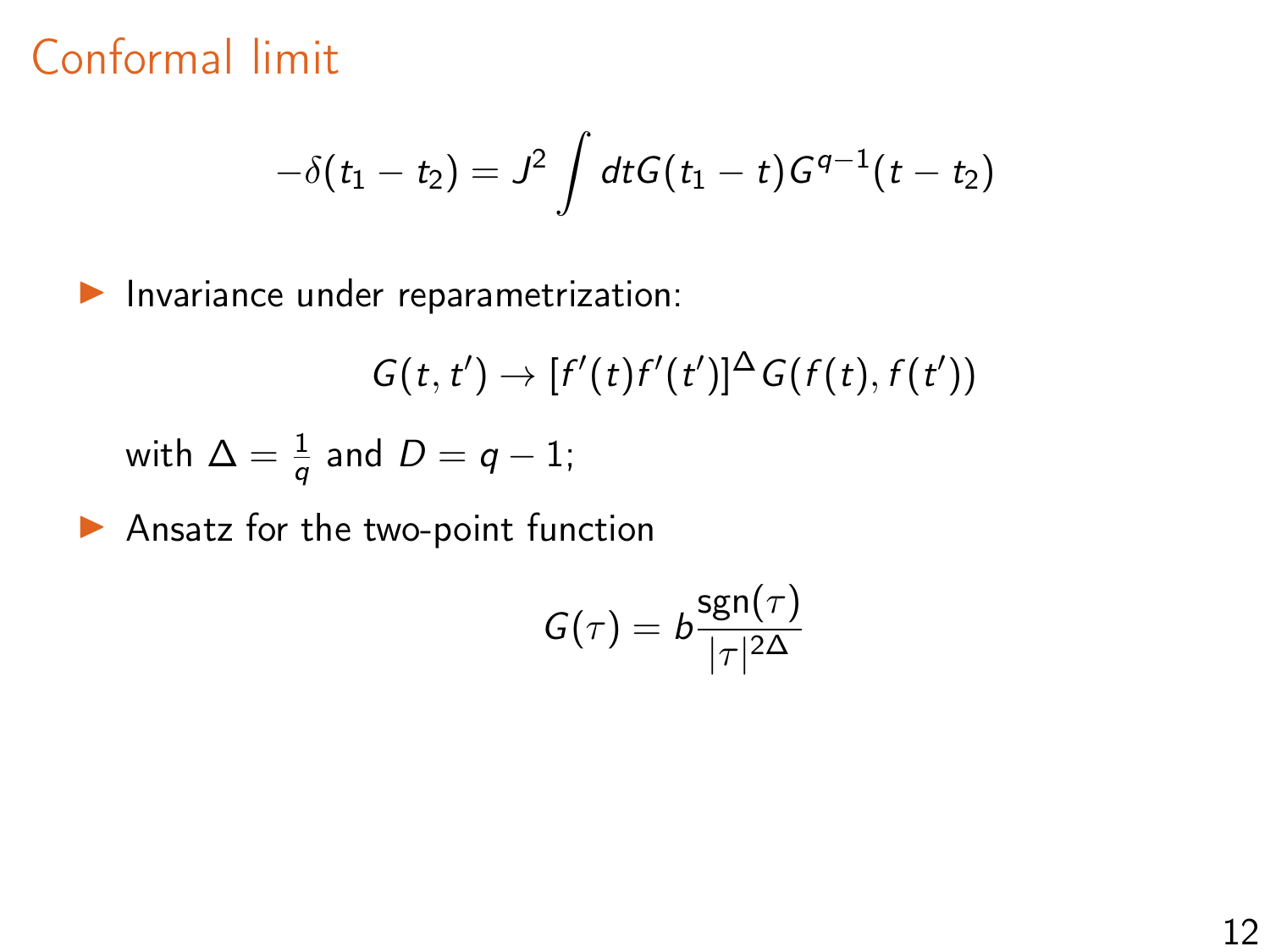$$
-\delta(t_1-t_2) = J^2 \int dt G(t_1-t)G^{q-1}(t-t_2)
$$

 $\blacktriangleright$  Invariance under reparametrization:

$$
G(t,t') \rightarrow [f'(t)f'(t')]^{\Delta} G(f(t),f(t'))
$$

with 
$$
\Delta = \frac{1}{q}
$$
 and  $D = q - 1$ ;

 $\blacktriangleright$  Ansatz for the two-point function

$$
G(\tau)=b\frac{\operatorname{sgn}(\tau)}{|\tau|^{2\Delta}}
$$

 $\blacktriangleright$  Equation for the constant b

$$
J^2 b^q \pi = \left(\frac{1}{2} - \frac{1}{q}\right) \tan\left(\frac{\pi}{q}\right)
$$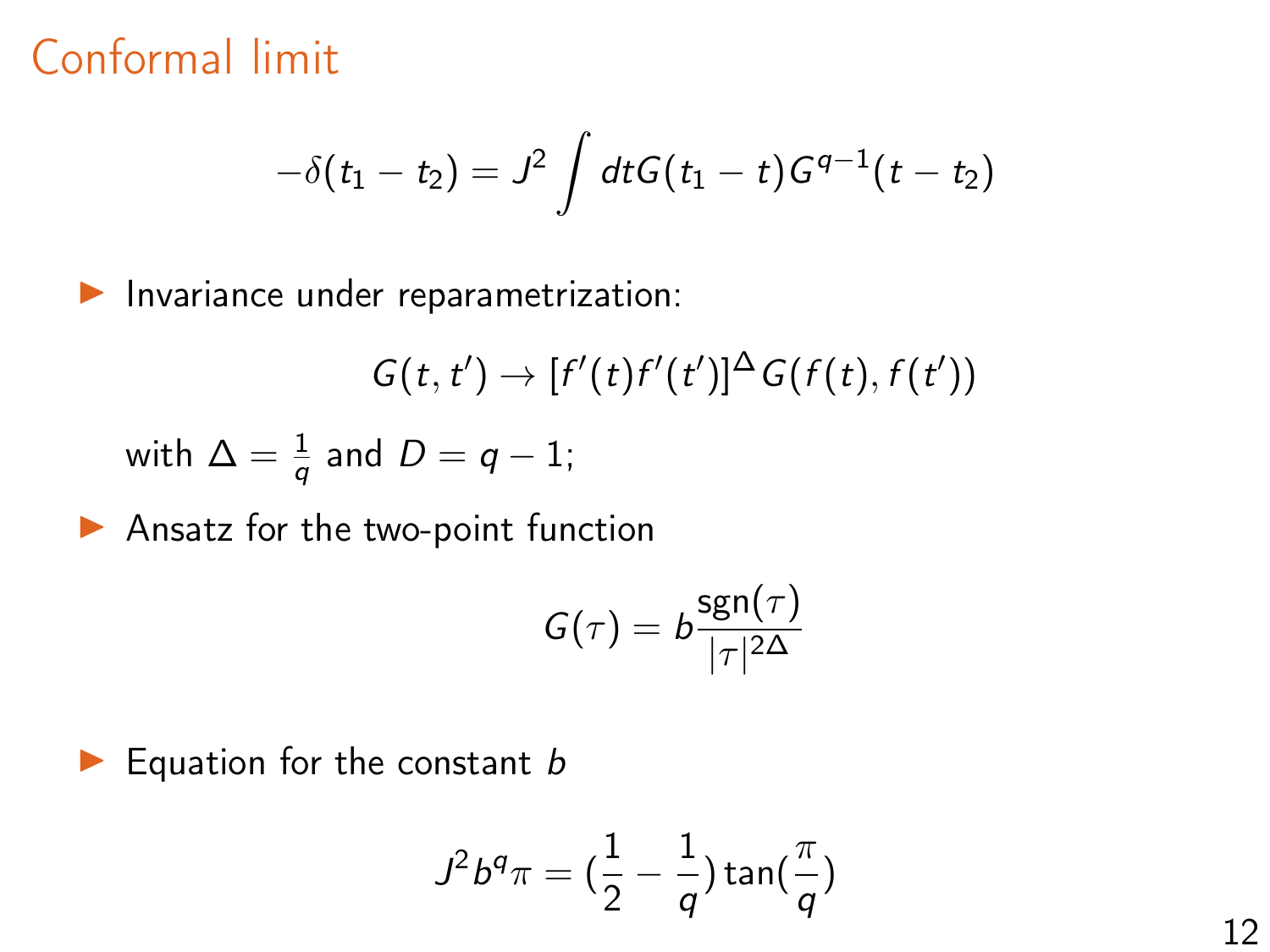# Four-point function

 $\triangleright$  Sum over ladder diagrams with edges decorated by the two-point function.

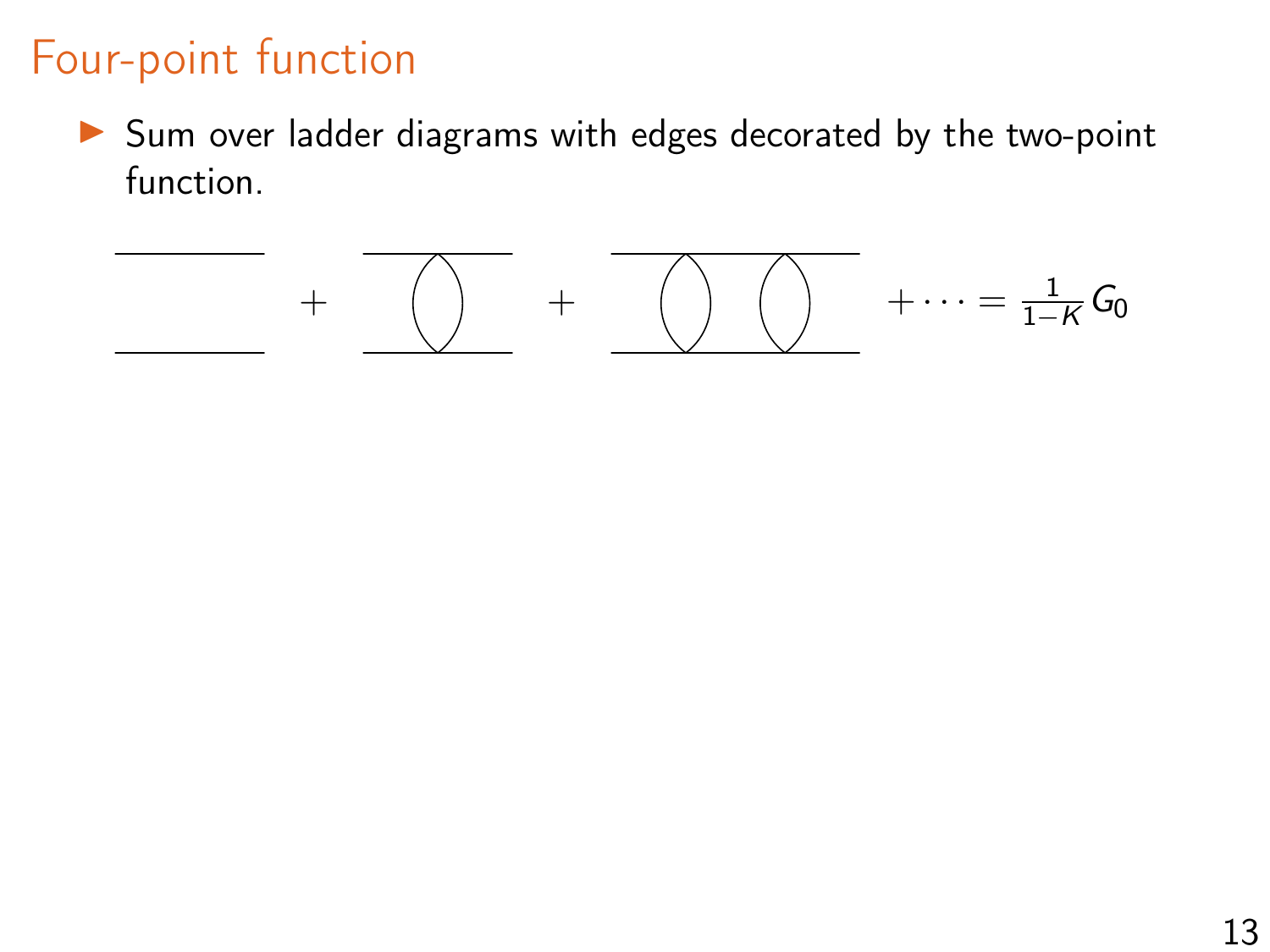#### Four-point function

 $\triangleright$  Sum over ladder diagrams with edges decorated by the two-point function.

$$
+\quad \overline{\text{ }}\quad \ \ \, +\quad \overline{\text{ }}\quad \ \ \, \text{ } \quad \ \ \, +\quad \ \ \, \overline{\text{ }}\quad \ \ \, +\cdots =\textstyle \frac{1}{1-K}\,G_0
$$

▶ Kernel : operator that adds a single rung  $→$  determined by the two-point function

$$
K(t_1,t_2,t_3,t_4)=-J^2G(t_1,t_3)G(t_2,t_4)G(t_3,t_4)^{D-1}
$$

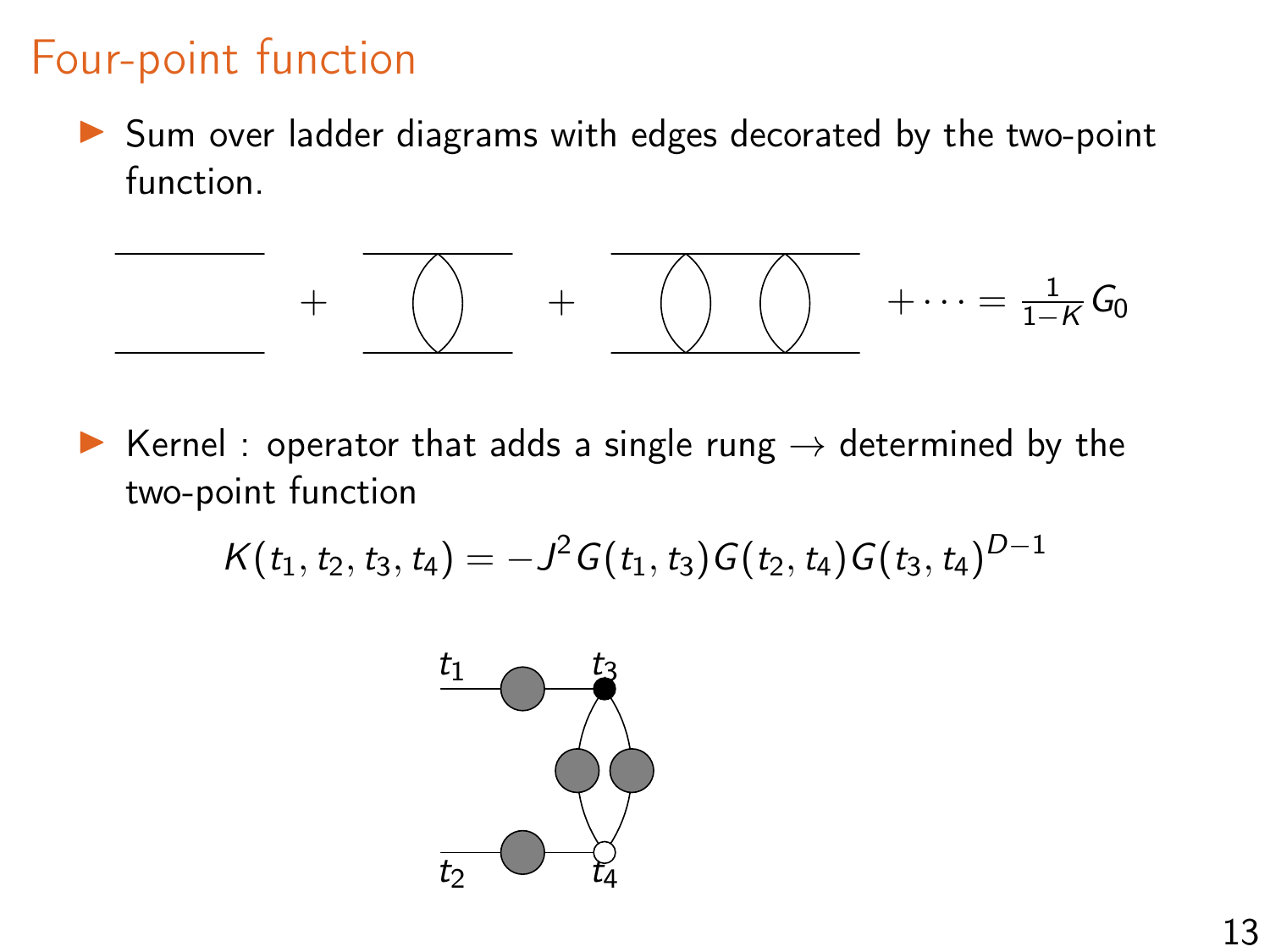# **Diagonalisation**

$$
\blacktriangleright \text{ Compute } \langle \Psi_{abc}(t_1) \overline{\Psi}_{abc}(t_2) \mathcal{O}_n(t_0) \rangle = v_n(t_0, t_1, t_2)
$$

 $\triangleright$  Dimension h of primary operators: diagonalisation of the kernel  $\int dt_3dt_4K(t_1,t_2,t_3,t_4)v_n(t_0,t_3,t_4) = v_n(t_0,t_1,t_2)$  $v_n(t_0,t_1,t_2) = \frac{\text{sgn}(t_1-t_2)}{1 + \frac{t_1 + t_2 + \dots + t_n + t_n}{1 + \dots + t_n + t_n}}$  $|t_0-t_1|^{h_n}|t_0-t_2|^{h_n}|t_1-t_2|^{2\Delta-h_n}$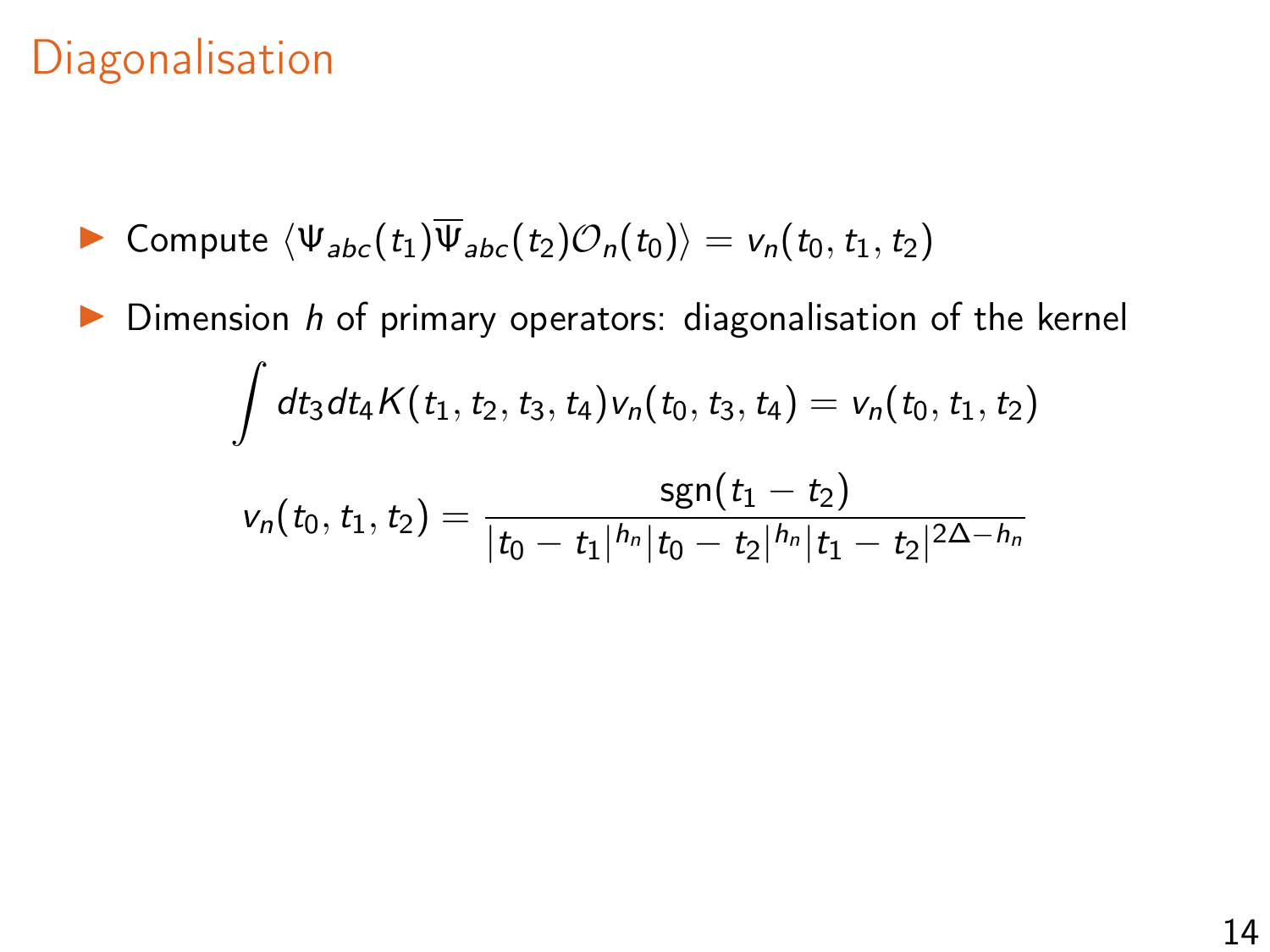### **Diagonalisation**

$$
\blacktriangleright \text{ Compute } \langle \Psi_{abc}(t_1) \overline{\Psi}_{abc}(t_2) \mathcal{O}_n(t_0) \rangle = v_n(t_0, t_1, t_2)
$$

Dimension  $h$  of primary operators: diagonalisation of the kernel  $\int dt_3dt_4K(t_1,t_2,t_3,t_4)v_n(t_0,t_3,t_4) = v_n(t_0,t_1,t_2)$  $v_n(t_0,t_1,t_2) = \frac{\text{sgn}(t_1-t_2)}{1 + \frac{t_1 + t_2 + \dots + t_n + t_n}{1 + \dots + t_n + t_n}}$  $|t_0-t_1|^{h_n}|t_0-t_2|^{h_n}|t_1-t_2|^{2\Delta-h_n}$  $h_n = 2, 3.58, 5.42, ...$  for  $q = 6$  [Gross, Rosenhaus, '17]

 $\triangleright$  h<sub>n</sub>  $\rightarrow$  2n + 1 + 2 $\Delta$  for  $n \rightarrow \infty$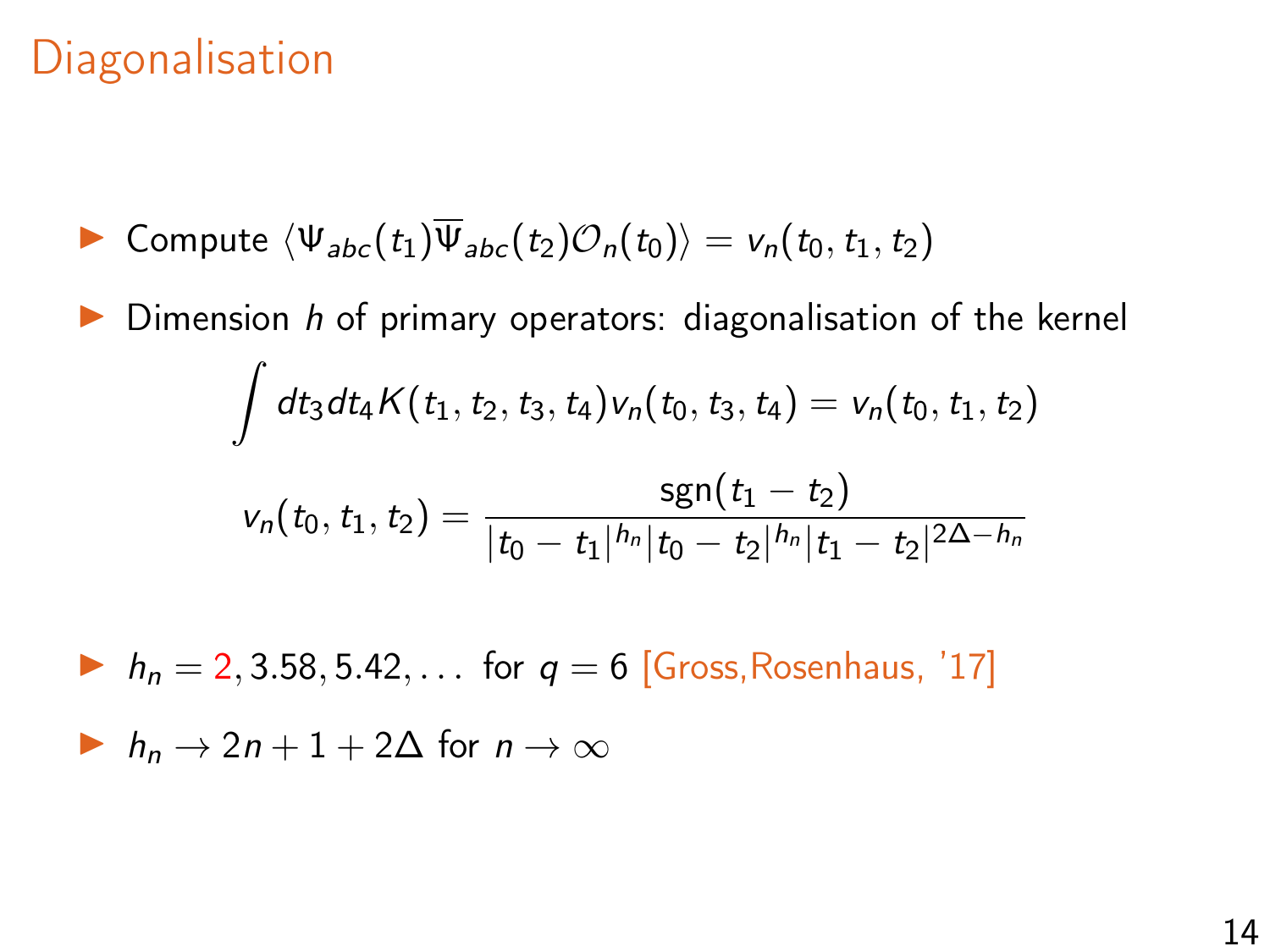# <span id="page-23-0"></span>Modifications entailed by adding bosons

- Adding bosons: p bosons  $\phi^i$ , q fermions  $\psi^j$ ,  $p + q 1 = D$
- Bosons : fields  $\Psi^{i}$  with colors from 0 to  $p-1$
- Fermions : fields  $\Psi^i$  with colors from p to D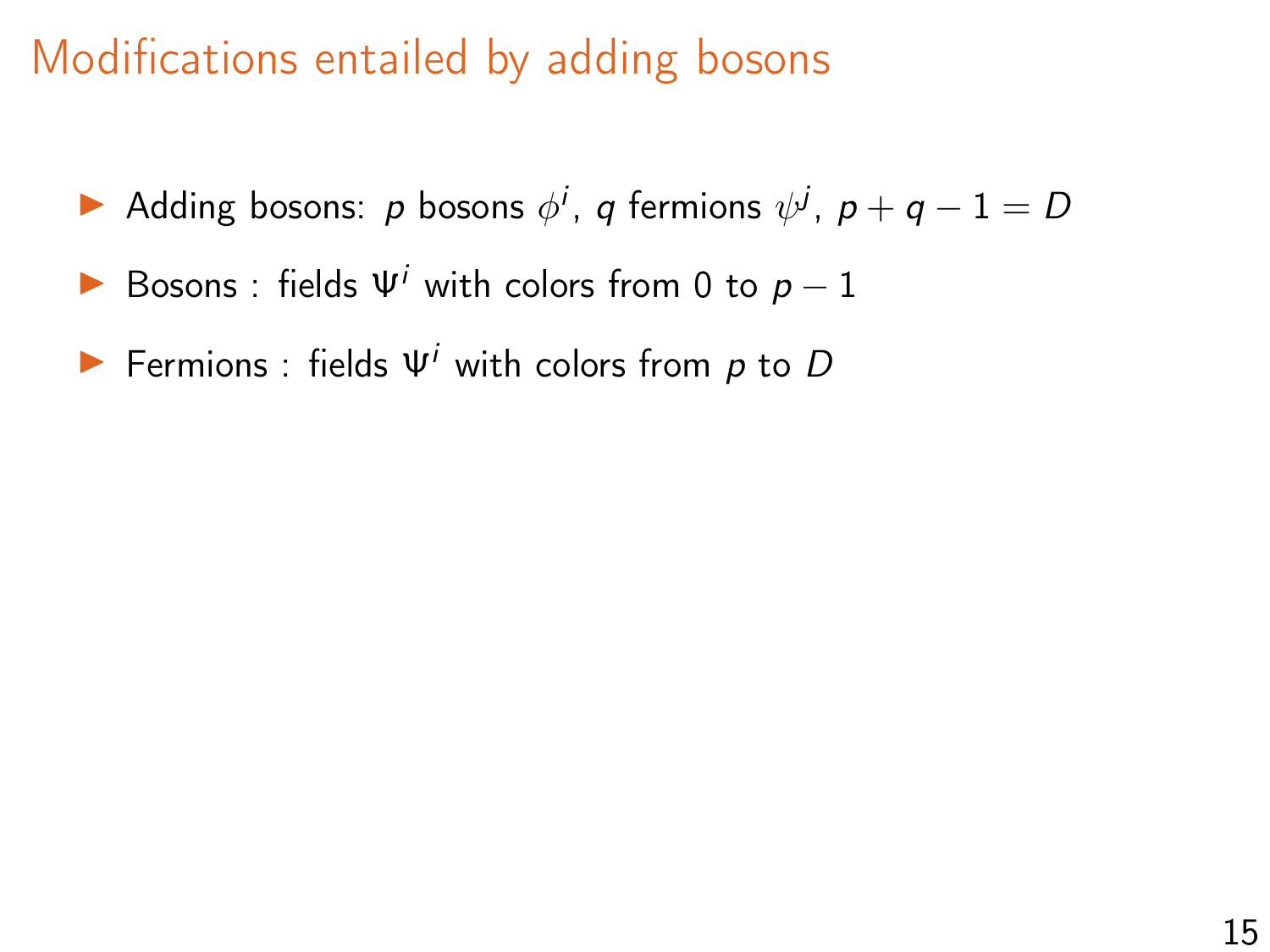#### Modifications entailed by adding bosons

- Adding bosons: p bosons  $\phi^i$ , q fermions  $\psi^j$ ,  $p + q 1 = D$
- Bosons : fields  $\Psi^{i}$  with colors from 0 to  $p-1$
- Fermions : fields  $\Psi^{i}$  with colors from p to D
- New action (for  $D = 3$ ):

$$
S_0 = \sum_{i=0}^{p-1} \int d\tau \overline{\Psi}_{abc}^i \Psi_{abc}^i + \sum_{i=p}^3 \int d\tau \overline{\Psi}_{abc}^i \frac{d}{d\tau} \Psi_{abc}^i
$$

$$
S_I = \frac{J}{N^{3/2}} \int d\tau \left( \Psi_{abc}^0 \Psi_{ade}^1 \Psi_{bdf}^2 \Psi_{cef}^3 + \overline{\Psi}_{cef}^3 \overline{\Psi}_{bdf}^2 \overline{\Psi}_{ade}^1 \overline{\Psi}_{abc}^0 \right)
$$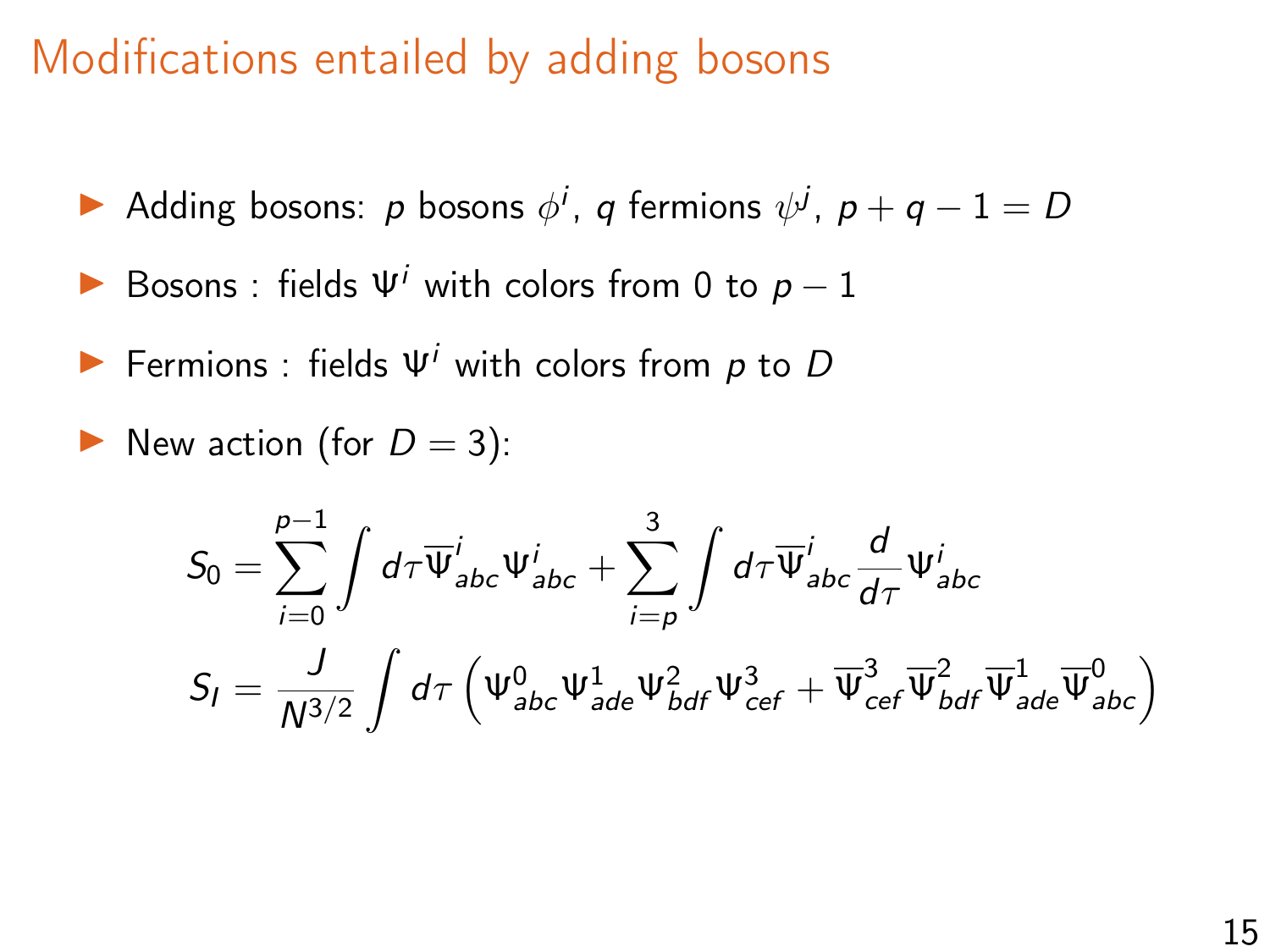▶ Same method but two different propagators and two-point functions



#### $\triangleright$  Schwinger-Dyson equations

$$
G_{\phi}(\omega)^{-1} = 1 - \Sigma_{\phi}(\omega), \qquad G_{\psi}(\omega)^{-1} = -i\omega - \Sigma_{\psi}(\omega) \tag{3.1}
$$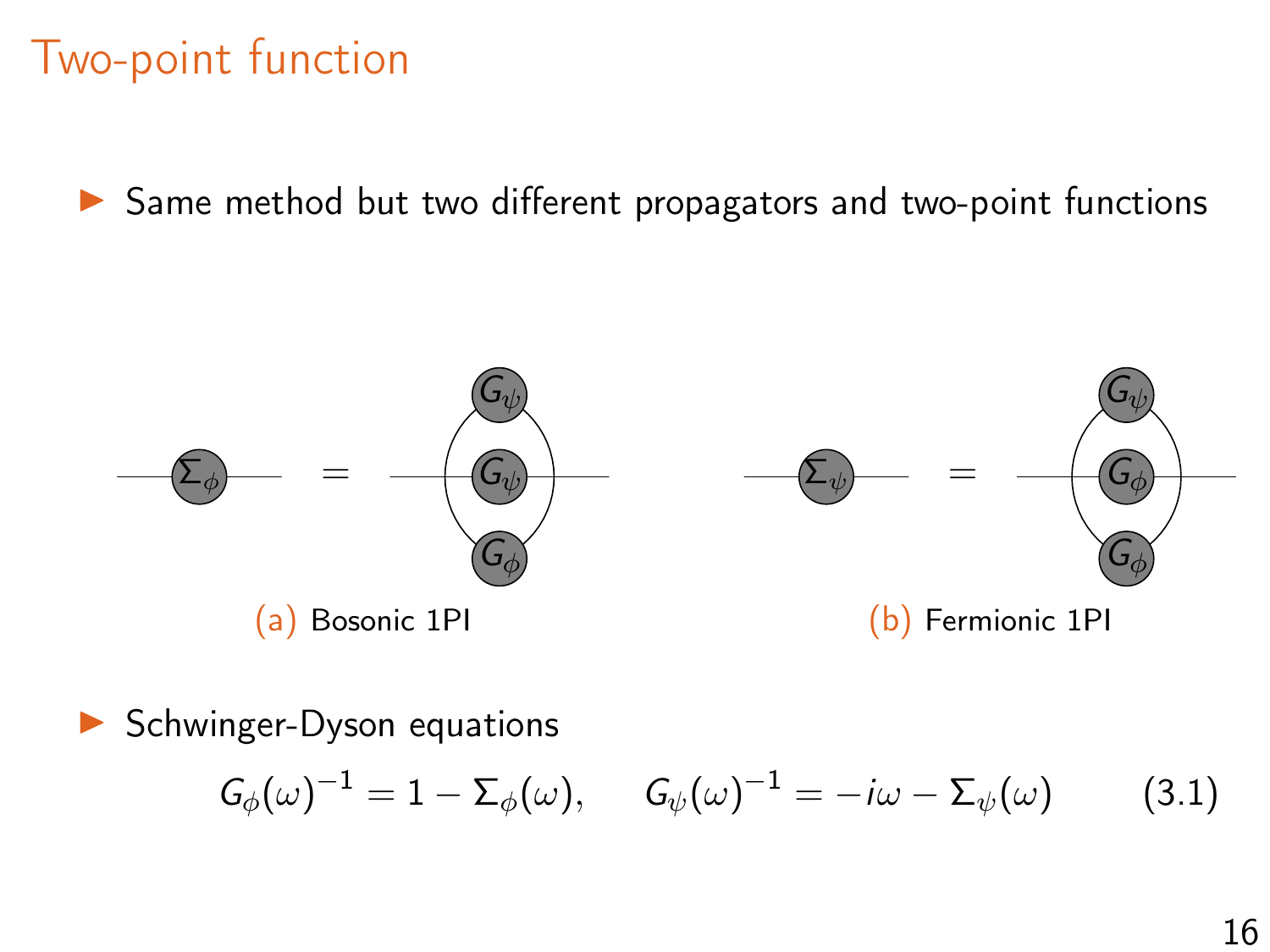$\blacktriangleright$  Strong coupling limit

$$
-\delta(\tau_1 - \tau_2) = \int d\tau G_{\psi}(\tau_1, \tau) J^2 G_{\phi}(\tau, \tau_2)^p G_{\psi}(\tau, \tau_2)^{q-1}
$$

$$
-\delta(\tau_1 - \tau_2) = \int d\tau G_{\phi}(\tau_1, \tau) J^2 G_{\phi}(\tau, \tau_2)^{p-1} G_{\psi}(\tau, \tau_2)^q
$$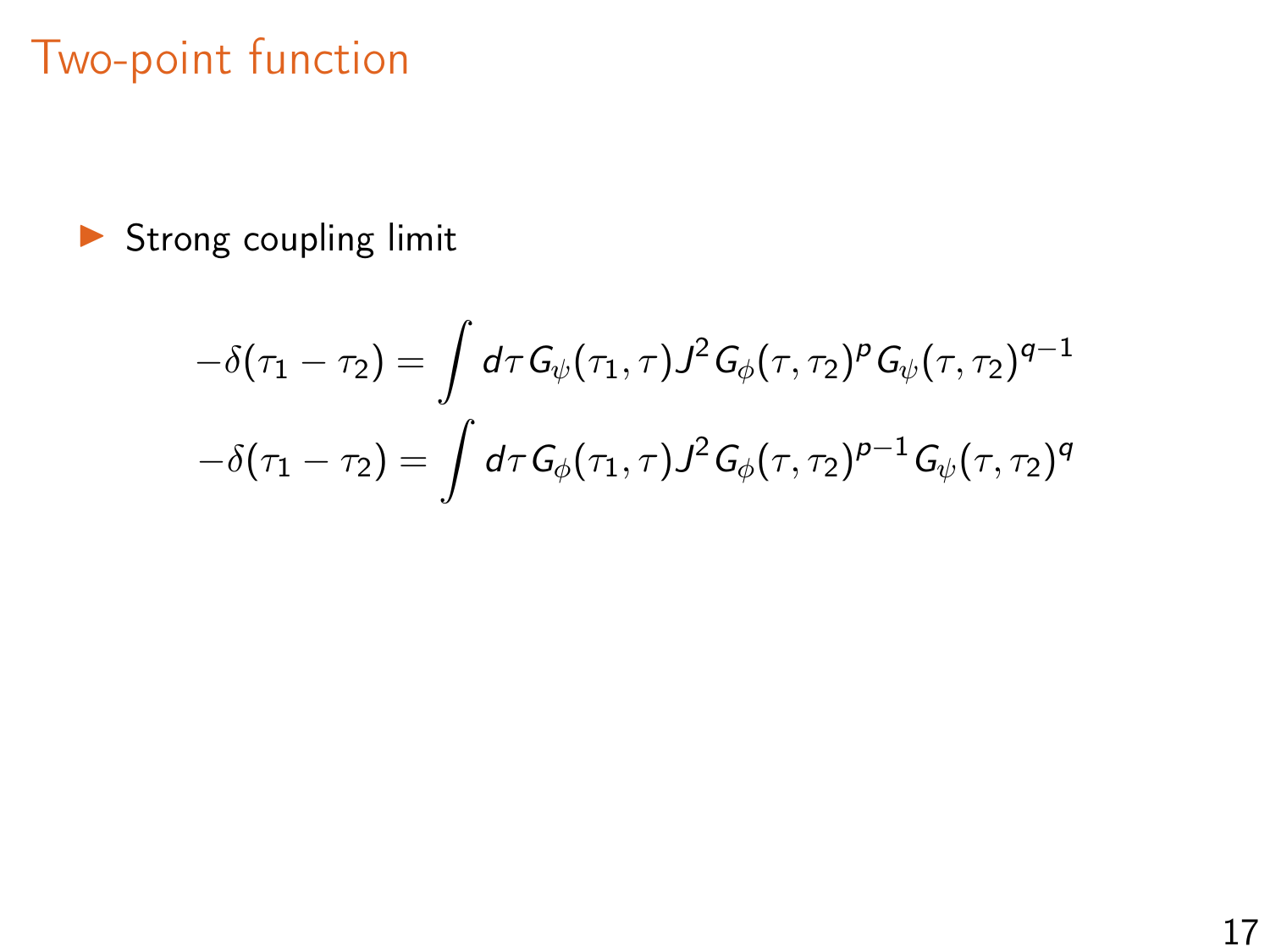$\blacktriangleright$  Strong coupling limit

$$
-\delta(\tau_1 - \tau_2) = \int d\tau G_{\psi}(\tau_1, \tau) J^2 G_{\phi}(\tau, \tau_2)^p G_{\psi}(\tau, \tau_2)^{q-1}
$$

$$
-\delta(\tau_1 - \tau_2) = \int d\tau G_{\phi}(\tau_1, \tau) J^2 G_{\phi}(\tau, \tau_2)^{p-1} G_{\psi}(\tau, \tau_2)^q
$$

- $\blacktriangleright$  Still a conformal invariance
- $\blacktriangleright$  Two conformal dimensions

$$
p\Delta_\phi+q\Delta_\psi=1
$$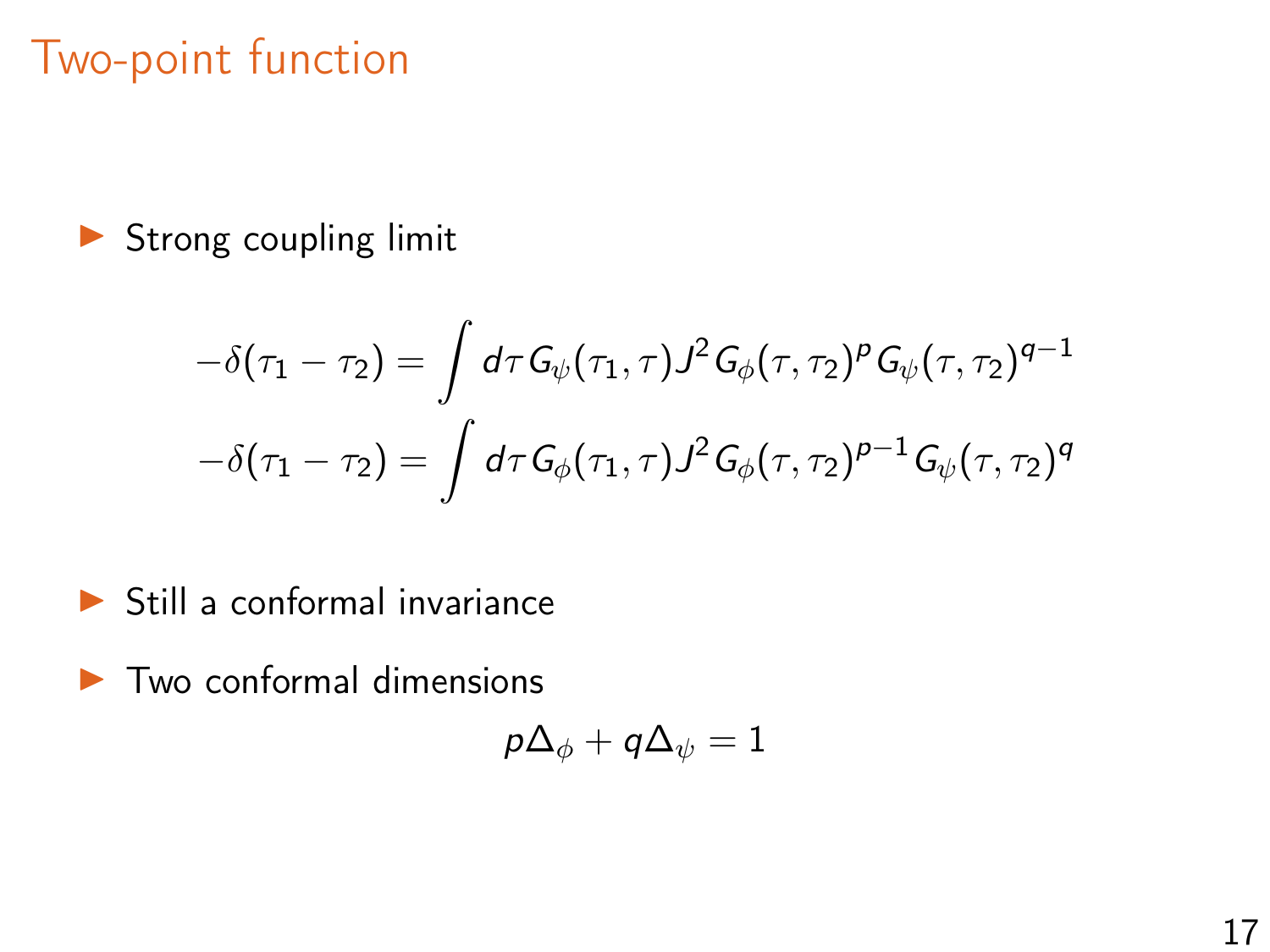$\blacktriangleright$  Ansatz for the two different two-point functions

$$
G_{\psi}(\tau)=b_{\psi}\frac{\operatorname{sgn}(\tau)}{|\tau|^{2\Delta_{\psi}}},\ \ \, G_{\phi}(\tau)=b_{\phi}\frac{1}{|\tau|^{2\Delta_{\phi}}}
$$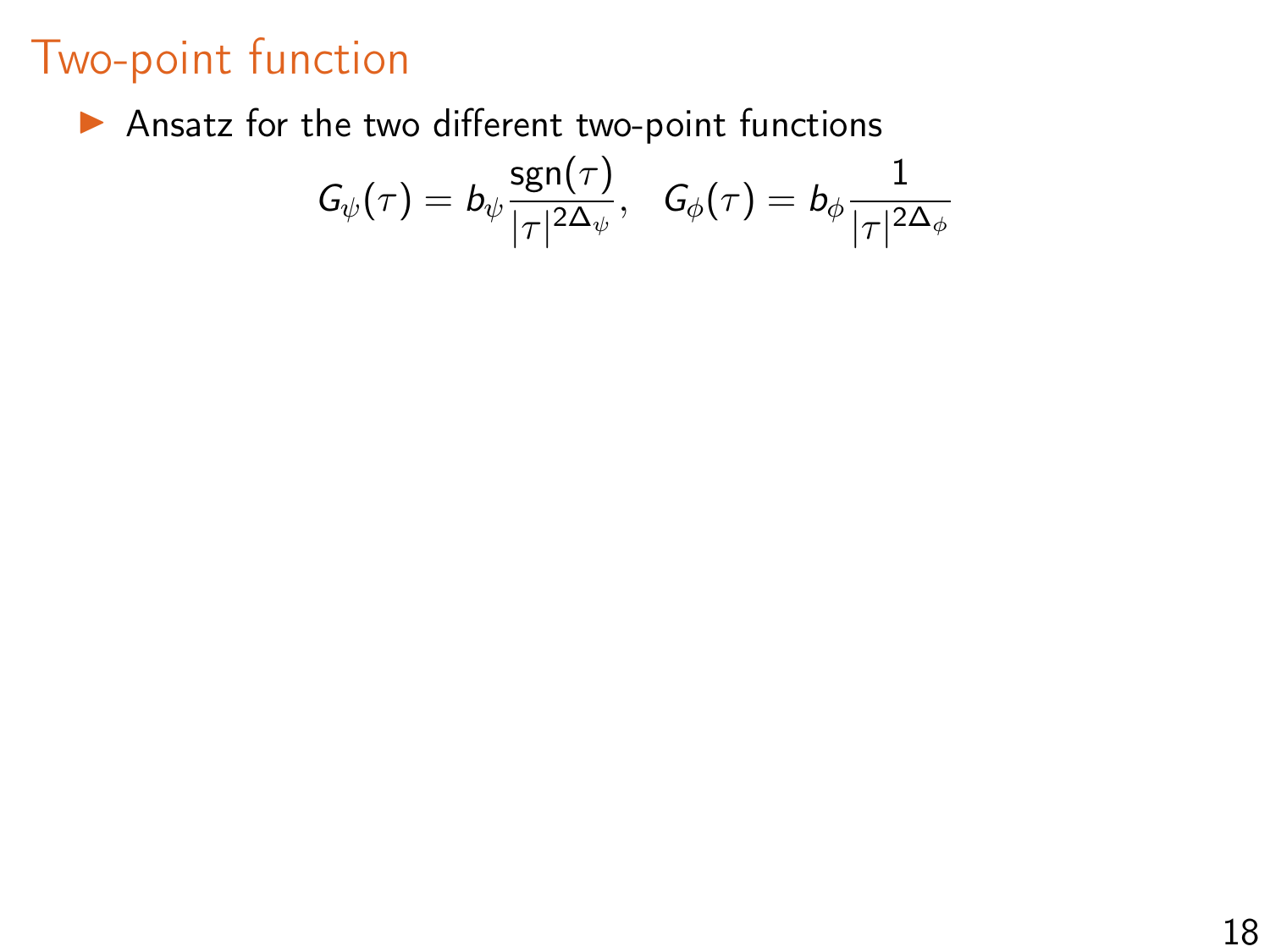$\blacktriangleright$  Ansatz for the two different two-point functions

$$
G_{\psi}(\tau)=b_{\psi}\frac{\operatorname{sgn}(\tau)}{|\tau|^{2{\Delta_\psi}}},\ \ \, G_{\phi}(\tau)=b_{\phi}\frac{1}{|\tau|^{2{\Delta_\phi}}}
$$

 $\triangleright$  Another constraint by injecting those ansatz in the Schwinger-Dyson equations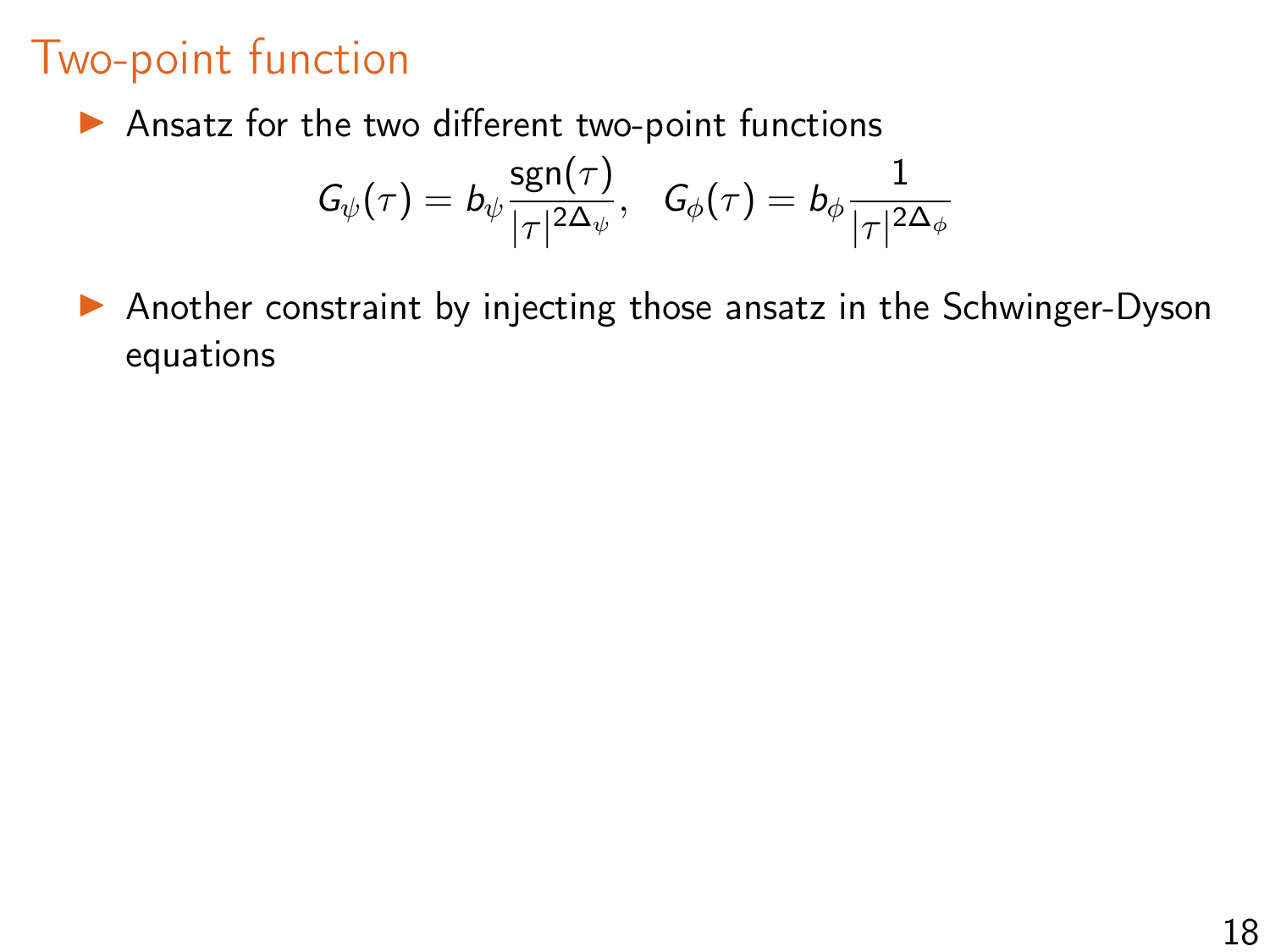$\blacktriangleright$  Ansatz for the two different two-point functions

$$
G_{\psi}(\tau)=b_{\psi}\frac{\operatorname{sgn}(\tau)}{|\tau|^{2{\Delta_\psi}}},\ \ \, G_{\phi}(\tau)=b_{\phi}\frac{1}{|\tau|^{2{\Delta_\phi}}}
$$

- $\triangleright$  Another constraint by injecting those ansatz in the Schwinger-Dyson equations
- ► Conformal limit :  $p = 1$  and  $\frac{1}{2} < \Delta_{\phi} < 1$

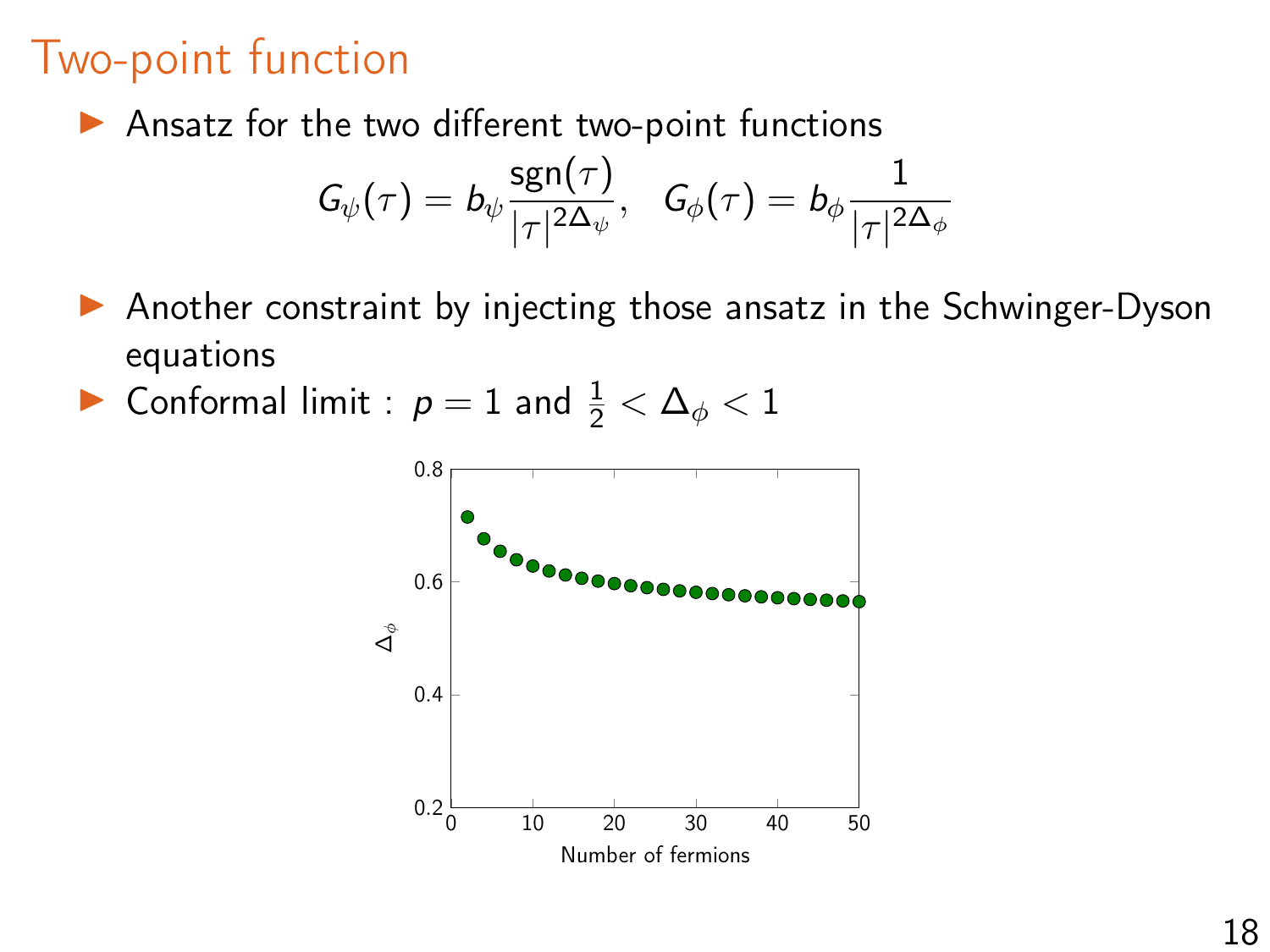## <span id="page-31-0"></span>Four-point function

- $\blacktriangleright$  Large N expansion dominated by ladder diagrams
- Bosons and fermions : different kernels depending on the colors propagating
- Externel with two indices:  $K^{c_1 c_2}$

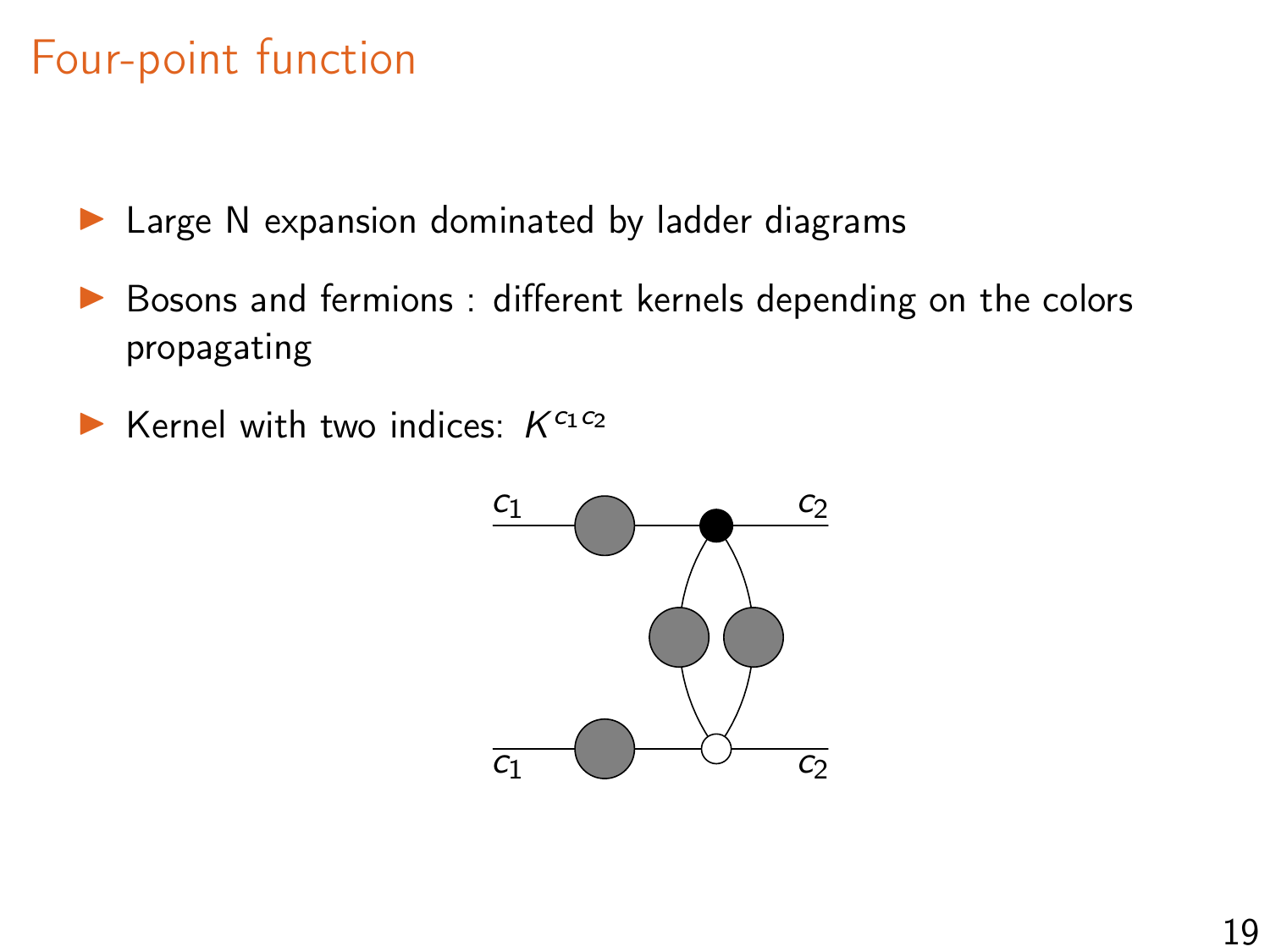#### Kernels

#### $\triangleright$  5 possibilities :

$$
K^{c_1 c_2} = \begin{cases} 0 \text{ if } c_1 = c_2 \\ K_{bb} \text{ if } c_1 \neq c_2 \text{ bosons} \\ K_{ff} \text{ if } c_1 \neq c_2 \text{ fermions} \\ K_{bf} \text{ if } c_1 \text{ boson, } c_2 \text{ fermion} \\ K_{fb} \text{ if } c_1 \text{ fermion, } c_2 \text{ boson} \end{cases}
$$

For example,

$$
K_{bf} = J^2 G_{\phi}(t_1 - t_3) G_{\phi}(t_2 - t_4) G_{\phi}(t_3 - t_4)^{p-1} G_{\psi}(t_3 - t_4)^{q-1}
$$

(3.2)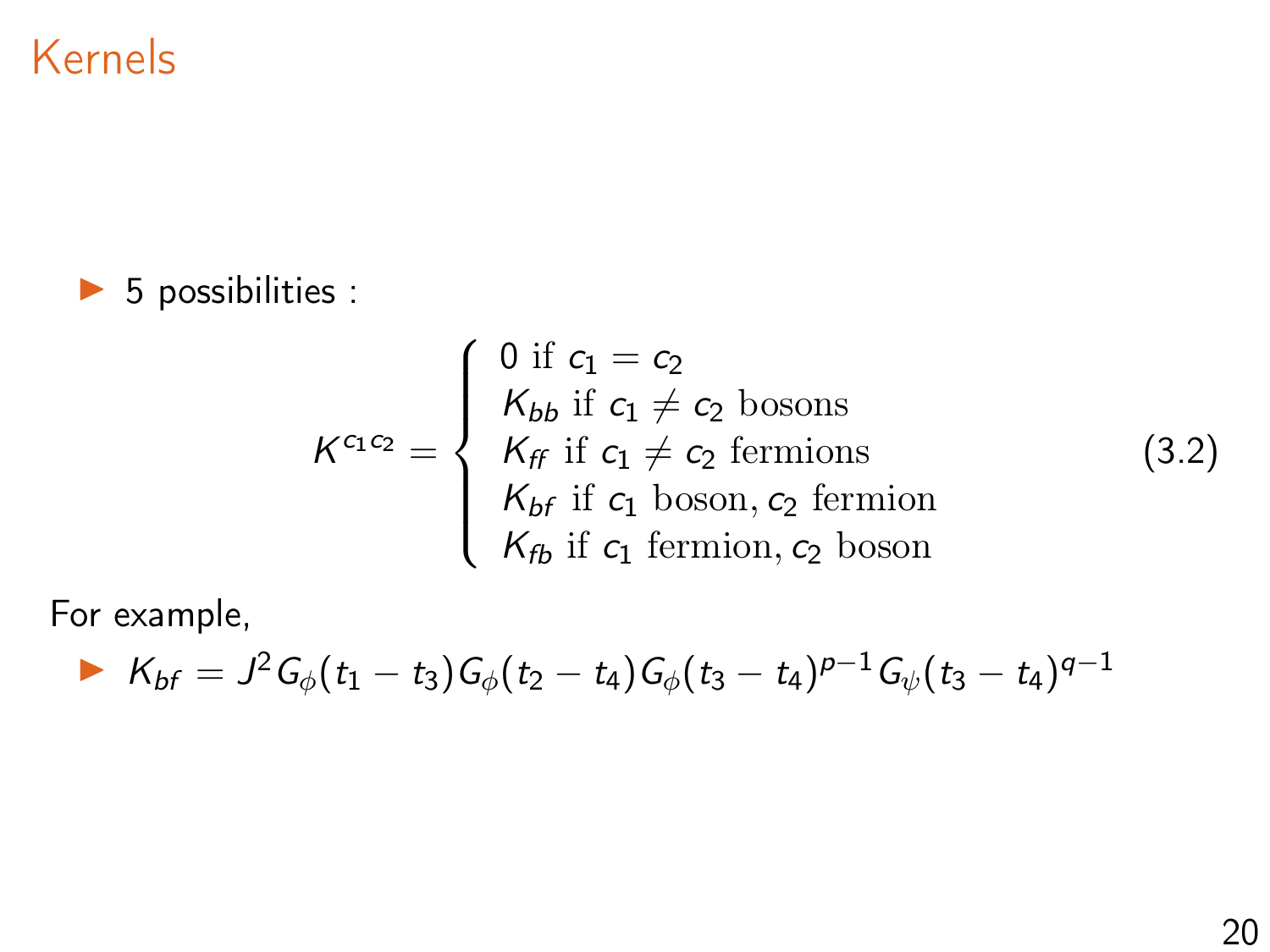#### Dimension of the primary operators

Equivalent to the diagonalisation of the kernels with  $g(h) = 1$ :

$$
g(h)v^{a}(\tau_{0};\tau_{1},\tau_{2})=\sum_{c=0}^{D}\int d\tau_{3}d\tau_{4}K^{ac}(\tau_{1},\tau_{2},\tau_{3},\tau_{4})v^{c}(\tau_{0};\tau_{3},\tau_{4})
$$
\n(3.3)

with

$$
v^{a}(\tau_{0};\tau_{1},\tau_{2})=c_{a}\frac{\operatorname{sgn}(\tau_{1}-\tau_{2})}{|\tau_{1}-\tau_{2}|^{2\Delta_{\psi}-h}},\quad\text{if}\,\,a\in[\rho,D]\qquad\qquad(3.4)
$$

$$
v^{a}(\tau_{0};\tau_{1},\tau_{2})=c_{a}\frac{1}{|\tau_{1}-\tau_{2}|^{2\Delta_{\phi}-h}},\quad\text{if}\,\,a\in[0,\rho-1]\qquad\qquad(3.5)
$$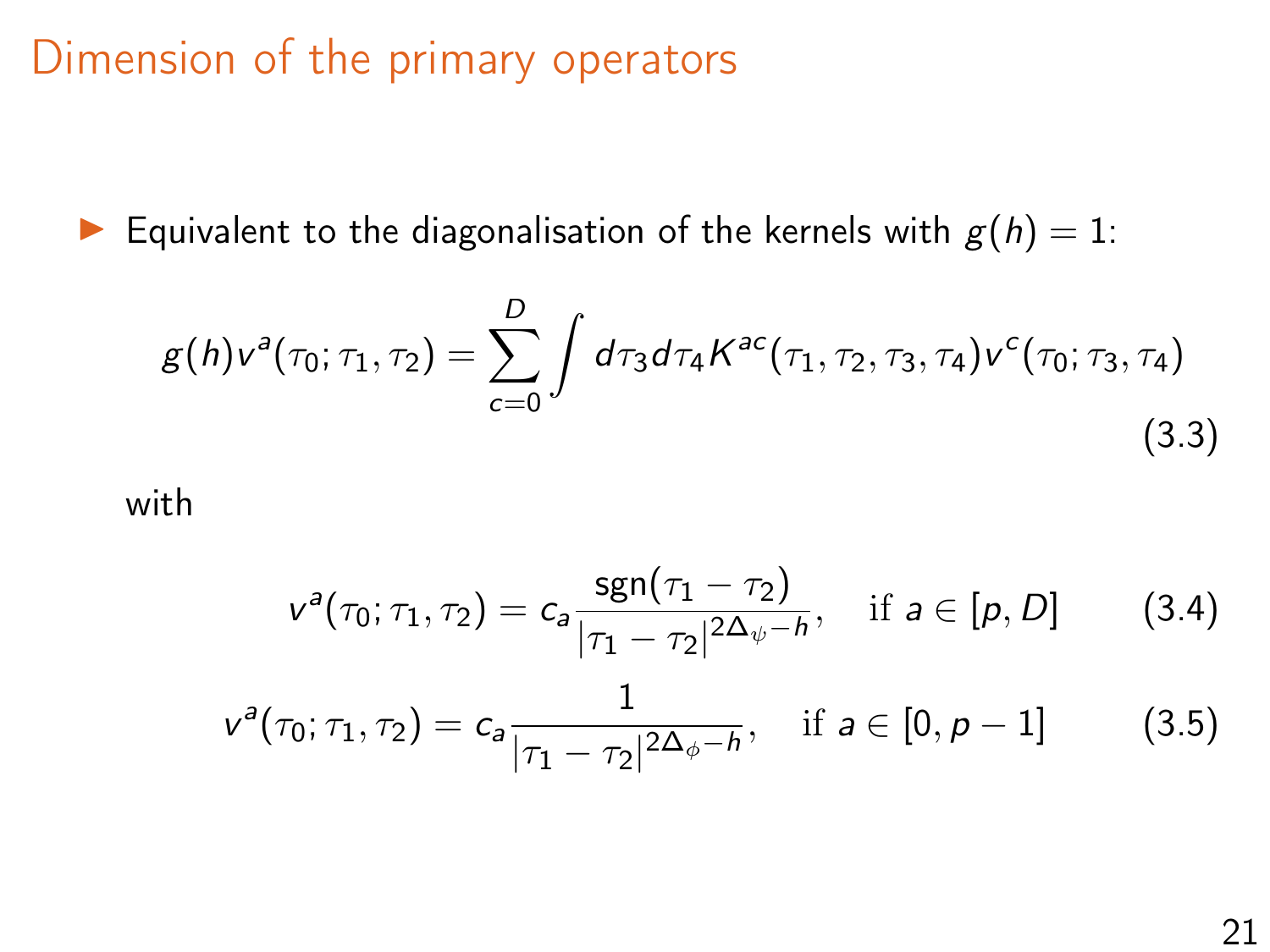# Solutions and interpretation

```
Solutions for p = 1 and q = 4:
  h = 2, 3.06, 3.68, 5.08, 5.57h_{2n+1} \rightarrow 2n+1+2\Delta_{\psi}h_{2n} \rightarrow 2n + 2\Delta_{\phi} when n \rightarrow \infty.
```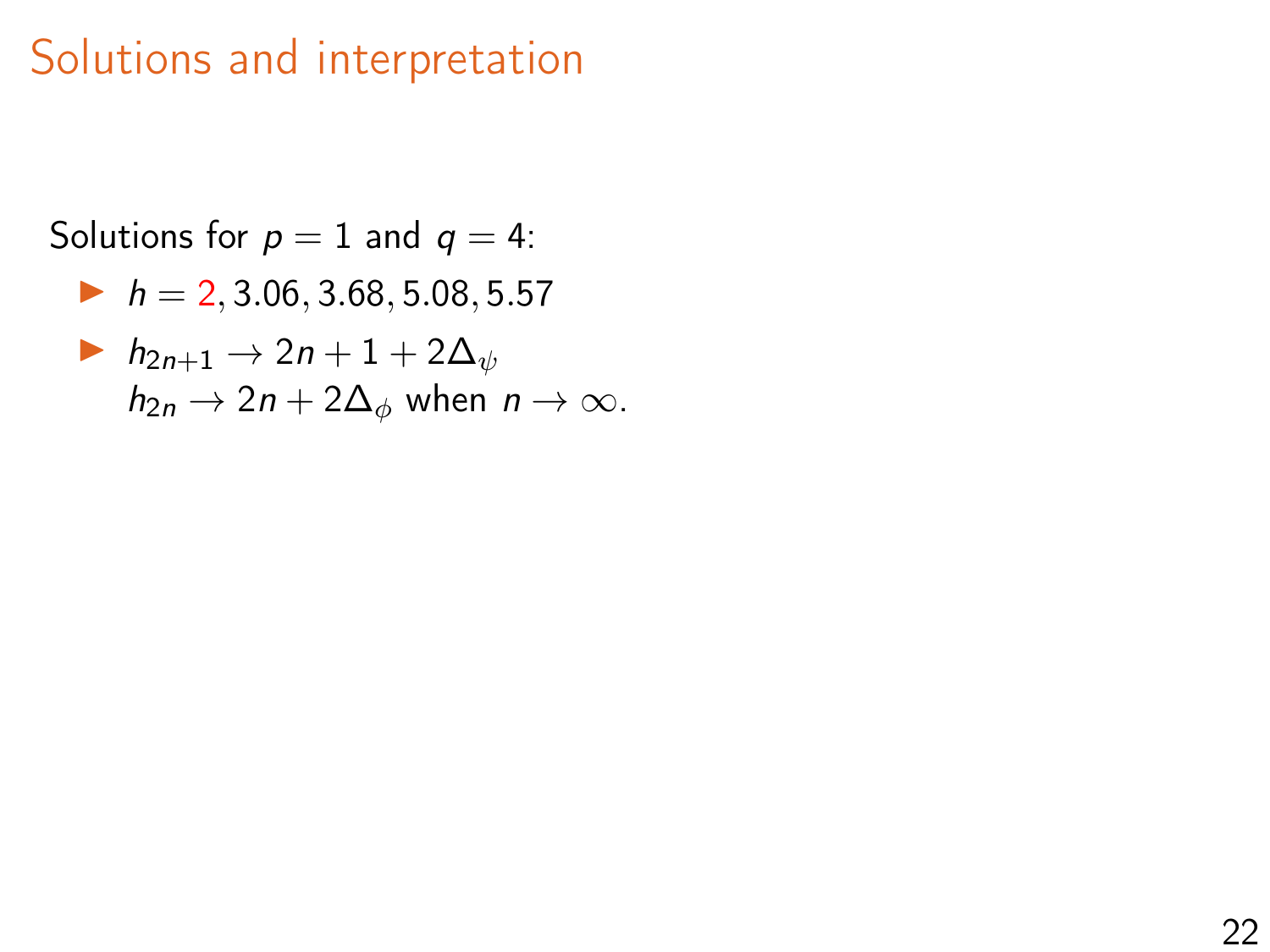# Solutions and interpretation

Solutions for  $p = 1$  and  $q = 4$ :

 $h = 2, 3.06, 3.68, 5.08, 5.57$ 

$$
\begin{aligned}\n\blacktriangleright & h_{2n+1} \to 2n+1+2\Delta_{\psi} \\
& h_{2n} \to 2n+2\Delta_{\phi} \text{ when } n \to \infty.\n\end{aligned}
$$

- $\triangleright$  We found again an operator of dimension 2
- $\triangleright$  [Maldacena,Stanford, '16] : h = 2 in the basis used to invert  $1 K$
- $\triangleright$  Divergence in the four-point function ?
- Maximal chaos ?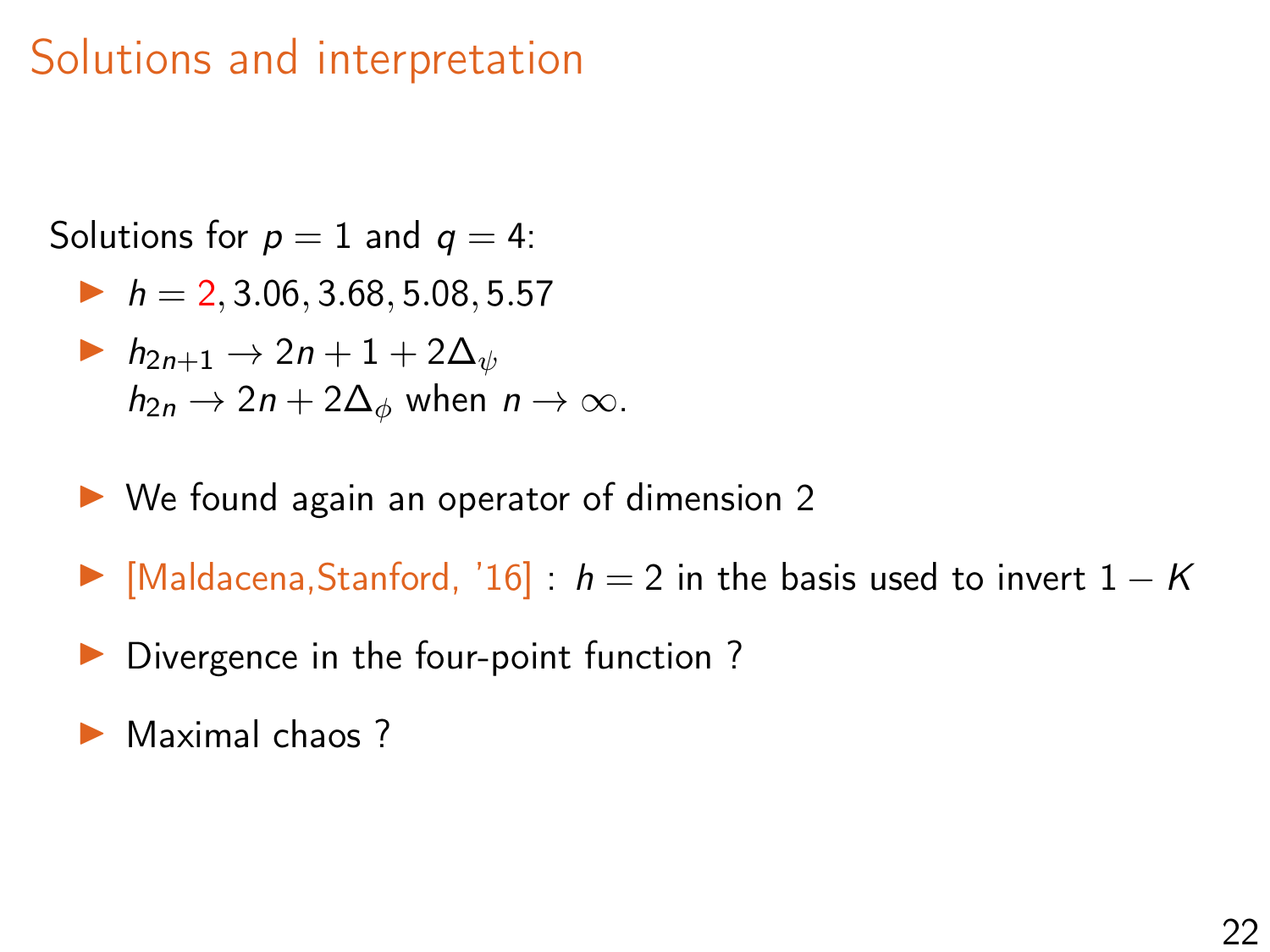Towards the computation of the full four-point function

- $\triangleright$  Unbroken ladder : a face propagates along the whole ladder.
- Unbroken ladder with different external colors : odd number of rungs.

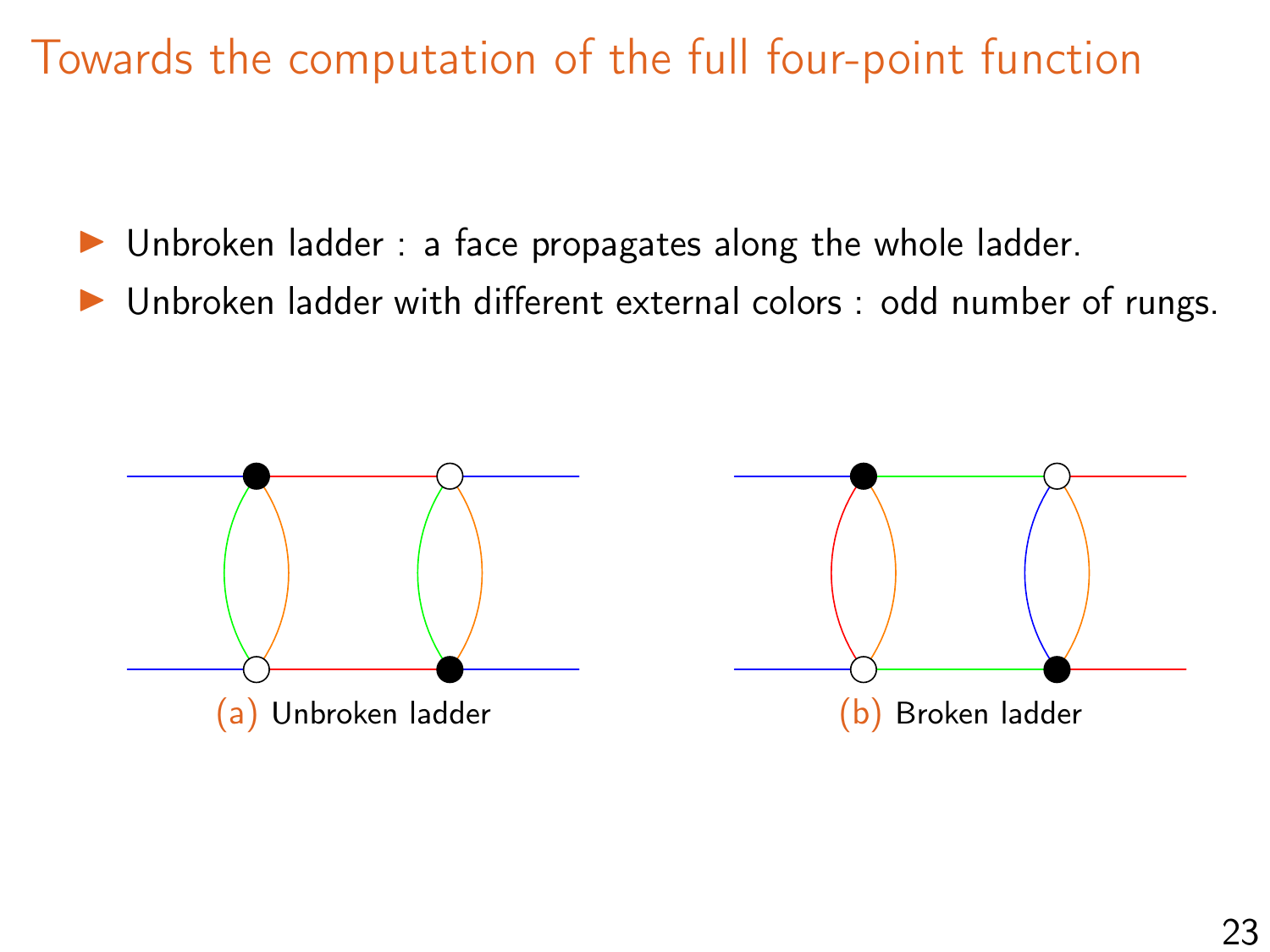# Towards the computation of the full four-point function

- ▶ For example : unbroken ladder for different fermions entering and exiting
- $\triangleright$  No choice for the face propagating

$$
G_{U,\neq f} = G_1 \sum_{n\geq 0} K_{ff}^{2n} = \frac{G_1}{1 - K_{ff}^2}
$$
 (3.6)

with

$$
G_1(t_1, t_2, t_3, t_4) = \int dt dt' K_{ff}(t_1, t_2; t, t') G_{\psi}(t - t_3) G_{\psi}(t' - t_4)
$$
 (3.7)

I Effective kernel

$$
K_{U,\neq f} = K_{ff}^2 \tag{3.8}
$$